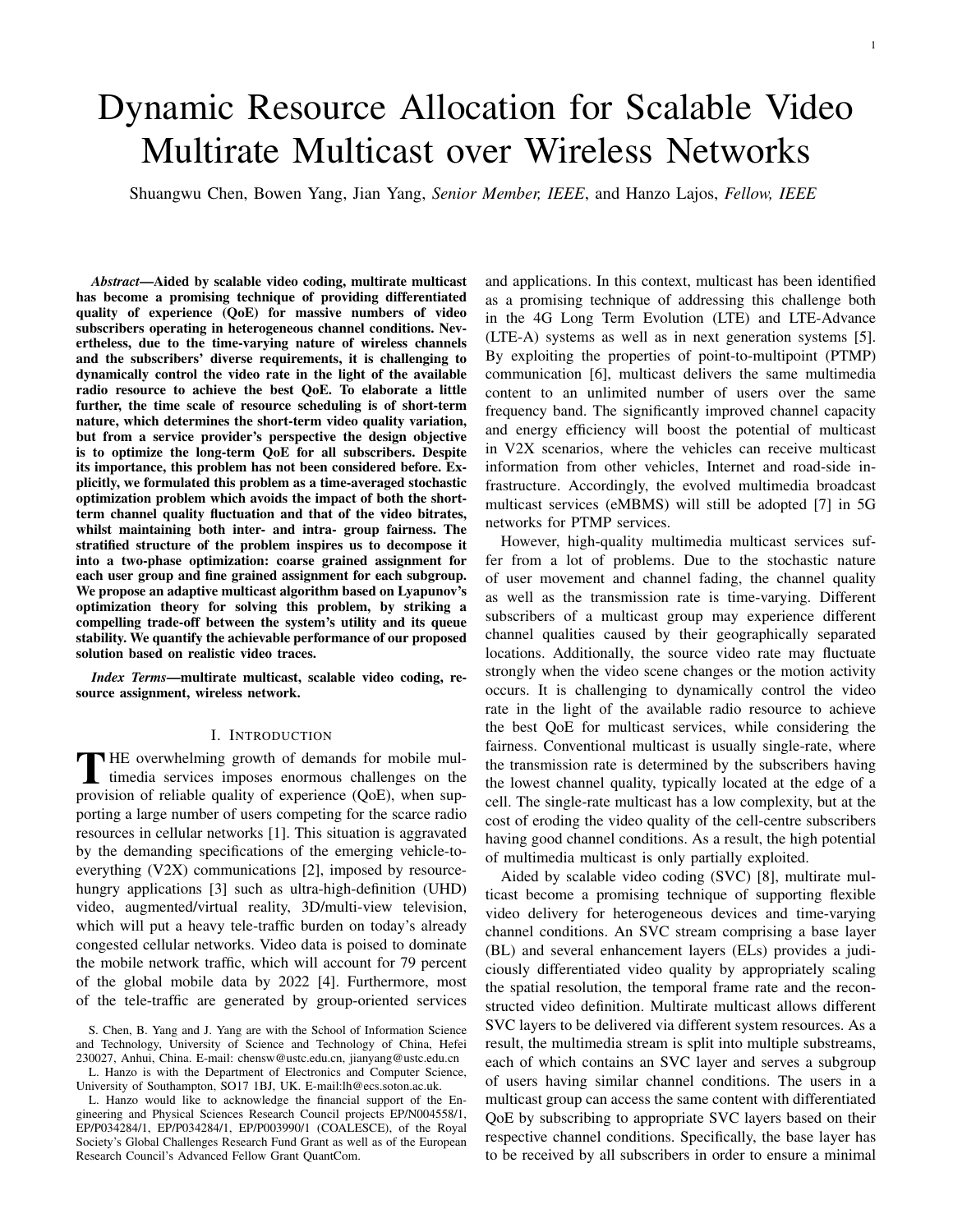QoE. Afterwards, the subscribers having higher channel gains are capable of decoding more SVC layers and acquiring a higher QoE.

Nevertheless, combining SVC with multicast poses additional challenges. Explicitly, owing to the shared nature of the multicast channel, it is difficult to optimally control the video rate and radio resource for achieving the best QoE for group members having heterogeneous channel conditions, which is in stark contrast to the unicast transmissions [9] [10]. Furthermore, the co-existence of several multicast subgroup/group increases the difficulty of system design, since the rate balance among both the intra- and inter- group users must be considered. Giving preference to large groups with more subscribers would improve the system's overall utility, but at the expense of undermining the QoE perceived by small groups. The potential dynamics of group size is determined by the unknown time-variant requirements of cellular users. This situation makes it more difficult to find the optimal multicast scheduling and resource allocation (MSRA) solution in real time, which has been proved to be an NP-hard problem [11]. In fact, the complexity of MSRA increases exponentially with the number of users, multicast groups and SVC layers.

To overcome these issues, most MSRA schemes proposed rely on heuristic algorithms [12]–[14]. They tend to have lowcomplexity implementation, but provide sub-optimal solutions. As a result, they are either too conservative for attaining optimal video quality or too aggressive for guaranteeing fairness among different subscribers. Therefore, the model-based optimization methods are introduced to address this problem. All the legitimate solutions [15]–[18] are determined with the objective of finding the optimal resource assignment. The existing schemes aim for optimizing an instantaneous utility in each scheduling slot, such as the throughput, spectral efficiency or video quality, based on the near-instantaneous channel state information (CSI) and the individual requirements of the subscribers. Furthermore, most of them are based on the idealistic assumptions of a fixed channel model or an oversimplified subscriber distribution model. The time scale of near-instantaneous channel-quality-driven resource scheduling is of short-term, which also directly controls the video quality variation. However, from a service provider's perspective, the long-term video quality ought to be optimized. This problem has not yet been considered in the literature. Motivated by this open problem, we maximize the time-averaged QoE for all subscribers, while taking the dynamics of video bitrates and channel conditions into account. The new contributions of this paper are summarized as follows:

- We formulate the problem of adaptive resource assignment for scalable video multicast as a stochastic optimization problem, which maximizes the long-term QoE of all subscribers weighted by the group size and constrained by the time-averaged transmission rate. This formulation avoids the influence of the short-term fluctuation of both the channel conditions and the video bitrates, while maintaining proportional fairness among the groups by ensuring the long-term stability of the transmission queue for each SVC layer.
- Inspired by the layered structure of the initial time-

2

averaged problem, we decompose it into a twin-phase optimization: coarse-grained assignment for each group and fine-grained assignment for each subgroup. Based on the classic Lyapunov's optimization theory, we develop an online algorithm for solving the problem, which strikes a trade-off between the system's utility and the queue stability. An efficient algorithm is proposed for finding the optimum strategy, which mitigates the computational burden imposed. Furthermore, we derive an analytical performance bound for the proposed solution.

We quantify the achievable performance of our proposed scheme based on realistic video traces. The experimental results demonstrate that the proposed scheme achieves a higher long-term QoE than the benchmarks, while maintaining the most appropriate queue length, even in the face of dynamically fluctuating channel quality and non-uniformly distributed subscribers.

The remainder of this paper is organized as follows. Section II summarizes the related contributions on multicast. After presenting the models of wireless channel, video multicast and system utility, Section III formulates a time-averaged constrained optimization problem. In Section IV, we propose a layered solution derived from Lyapunov optimization theory for overcoming the aforementioned problem. Finally, we illustrate the performance of our proposed scheme in Section V, whilst a conclusive discussion is offered in Section VI.

## II. RELATED WORK

Multicast is an efficient technique of providing grouporiented services by feeding all the subscribers by a single transmission. Extensive studies have been conducted to address the adaptive resource allocation problem of video multicast over wireless networks [19]–[23]. The conventional multicast scheme [19] conservatively selected a common modulation and coding scheme (MCS) for each group based on the lowest channel quality indicator (CQI) of all subscribers. Although this scheme is easy to implement, it is obviously inefficient, because all cell-centre subscribers having good channel qualities have to endure a bad video quality. To overcome this drawback, opportunistic multicast schemes [20]– [22] were developed for providing more aggressive MCS selection. Specifically, a threshold-based solution was proposed in [20] that dynamically selected a subset of subscribers to be served within each scheduling slot. The authors of [21] have made a step forward by striking a trade-off between error resilience and transmission rate. In [22], rate selection was optimized by maximizing the minimum throughput in a multicast group, even when the channel qualities were nonidentically distributed. In general, maximizing the spectral efficiency by relying on opportunistic strategies fails to provide any fairness guarantee among subscribers [23], since some of the subscribers experiencing low channel quality may be denied service. This is unacceptable for delay-constrained flawless lip-synchronized video services.

Due to the inefficiency of single-rate multicast, substantial research efforts have been invested in designing multirate multicast. By delivering the same video content at different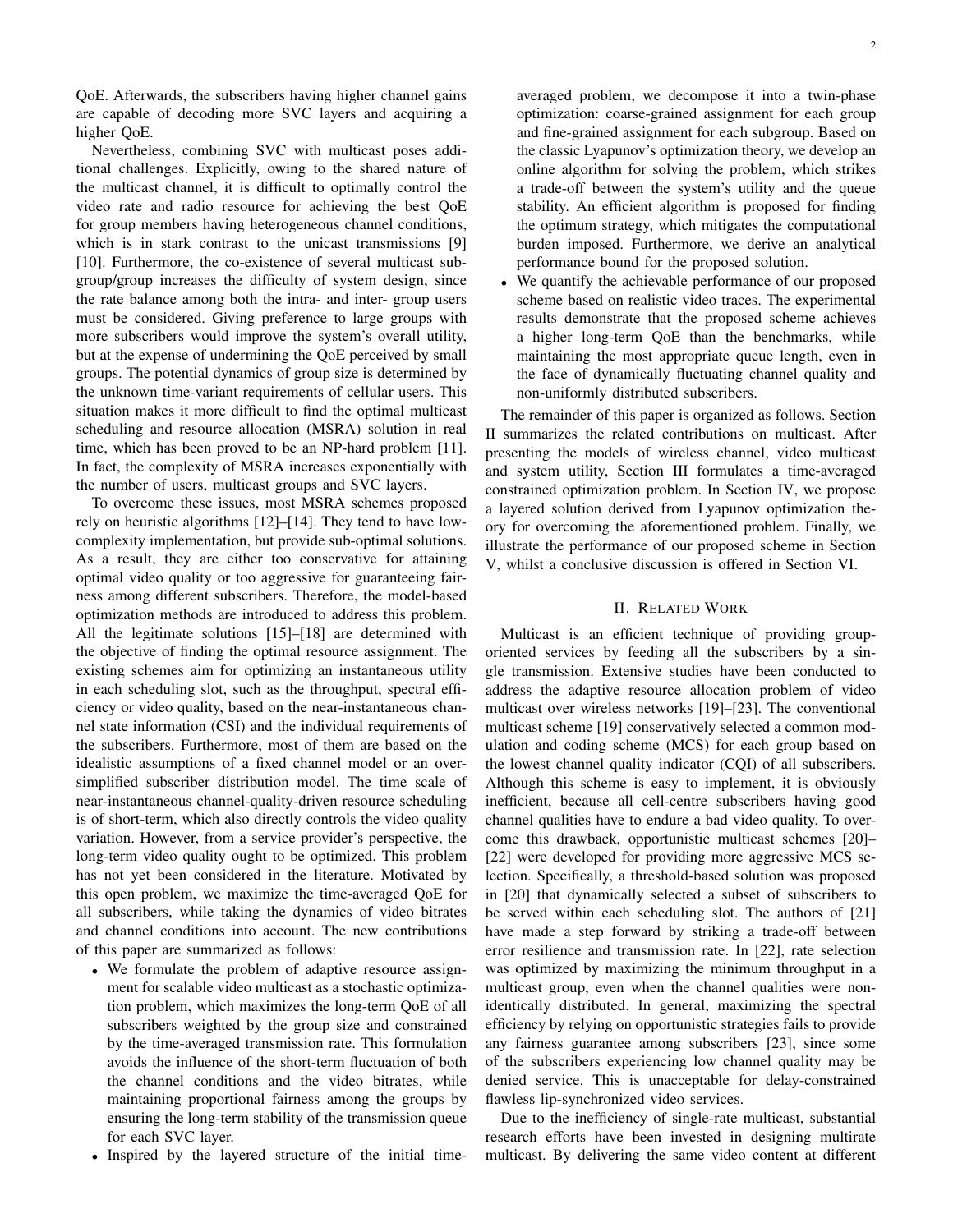

Fig. 1. SVC Multicast system

coding rates, multirate multicast becomes capable of serving subscribers having diverse channel conditions at different video qualities [24]. In [12], the opportunistic schemes were improved for supporting multirate multicast by exploiting multiple description coding (MDC) [25]. The original video was coded into multiple representations having various rates so that the subscribers could adaptively select the most appropriate representation according to their near-instantaneous channel conditions. This work was further discussed in [13] where the radio resources were assigned for maximizing the system throughput, while taking the fairness between groups into account. Since the different video representations are independent, redundant video delivery may substantially reduce the spectral efficiency. Fortunately, SVC circumvents this in video multicast by using the efficient layer-dependent coding structure. Based on SVC a conservative multicasting scheme (CMS) was proposed in [14]. Explicitly, the CMS first split the group members into multiple subgroups experiencing similar channel conditions and then adopted a greedy algorithm for allocating the resource among the subgroups for maintaining proportional fairness. The opportunistic layered multicast scheme (OLM) proposed in [13] minimized resource usage for basic video layer delivery, while maximizing the utility for the optional enhancement video layers delivery. In [15], the multicast subgrouping for multilayer video applications (MSML) was proposed, which adopted aggressive MCS assignments for improving the spectral efficiency. By maximizing a heuristic cost function formulated in terms of spectral efficiency, the MSML guaranteed the basic video quality for all subscribers while choosing the best subset of subscribers to receive the ELs. These heuristic solutions are simple to use in practice, but they tend to be suboptimal, which motivates the employment of formal optimization models. Using convex and dynamic programming, the authors of [16] struck a trade-off between fairness and spectral efficiency. In [17], the resource allocation of SVC multicast services was formulated as an optimization problem under resource constraints, which was also proved

TABLE I NOTATION USED IN THE PAPER

|                                            | index of subgroup and/or number of video layers              |
|--------------------------------------------|--------------------------------------------------------------|
| $\boldsymbol{g}$                           | index of multicast group or index of video contents          |
| $\mathcal{S}_{0}$                          | set of multicast subscribers                                 |
| $\mathcal{S}_{g,l}\subset \mathcal{S}$ $k$ | set of subscribers in the <i>l</i> th subgroup of group $q$  |
|                                            | index of subscribers                                         |
| $u_k$                                      | utility of the subscriber $k$                                |
| $r_k$                                      | reception rate of the subscriber $k$                         |
| $a_{g,l}$                                  | video arrival rate of subgroup $S_{g,l}$                     |
| $b_{g,l}$                                  | channel transmission rate of subgroup $S_{q,l}$              |
| $m_{g,l}$                                  | index of MCS for subgroup $S_{q,l}$                          |
| $n_{\underbar{g},l}$                       | number of RBs for subgroup $S_{g,l}$                         |
| Ν                                          | available RB for multicast service                           |
| $\bar{U}_{g,l}$                            | time-averaged utility for subgroup $S_{q,l}$                 |
| $R_{g,l}$                                  | the average video rate for the $q$ -th video with $l$ layers |
|                                            |                                                              |

*G* to be NP-hard. Then a two-step dynamic programming solution was proposed, but its excessive complexity hindered its actual deployment. To bridge the gap between the theoretical optimality and implementation concerns, the authors of [18] provided a closed-form solution for finding the optimal resource allocation based on a convex optimization model. This model relied on the idealistic simplifying assumption that the subscribers were uniformly distributed in the cell area and the user's perceived signal-to-noise (SNR) was only related to the distance from the base station (BS). However, the aforementioned contributions tend to focus on the shortterm system utility without giving cognizance to the timevarying fluctuation of video frame size and the available radio resources.

## III. SYSTEM MODEL

Against this backdrop, we consider the OFDM-based singlecell PTMP scenario of Fig. 1, where the BS provides multimedia services to multiple user groups via multicast. The multimedia contents are encoded into multiple layers by SVC, providing an ever-improving video quality upon increasing the number of video layers. Thereby, an SVC layer is treated as a separate substream that may serve a subgroup of users experiencing similar channel quality. Given the time-varying and error-prone nature of wireless channels, the BS is expected to dynamically assign the physical resource blocks (RBs) and the MCSs for each SVC layer based on the CSI feedback, in order to achieve the best possible QoE. We note that no retransmission can be used for multicast services, since a single user's channel condition cannot represent that of all users sharing the multicast channel. In fact, the multicast channel uses the unacknowledged mode of Radio Link Control (RLC) to deliver the eMBMS payload [26]. Therefore, we can focus our attention on the problem of finding an efficient RB allocation and MCS assignment for the BS. Let us now discuss our mathematical models and problem formulation.

## *A. Wireless Channel Model*

Let  $S$  represent the set of multicast service subscribers. The users subscribing to the same video content compose a multicast group, which is indexed by  $g \ (1 \leq g \leq G)$ . Accordingly, all the subscribers are split into G groups. Let  $S_q$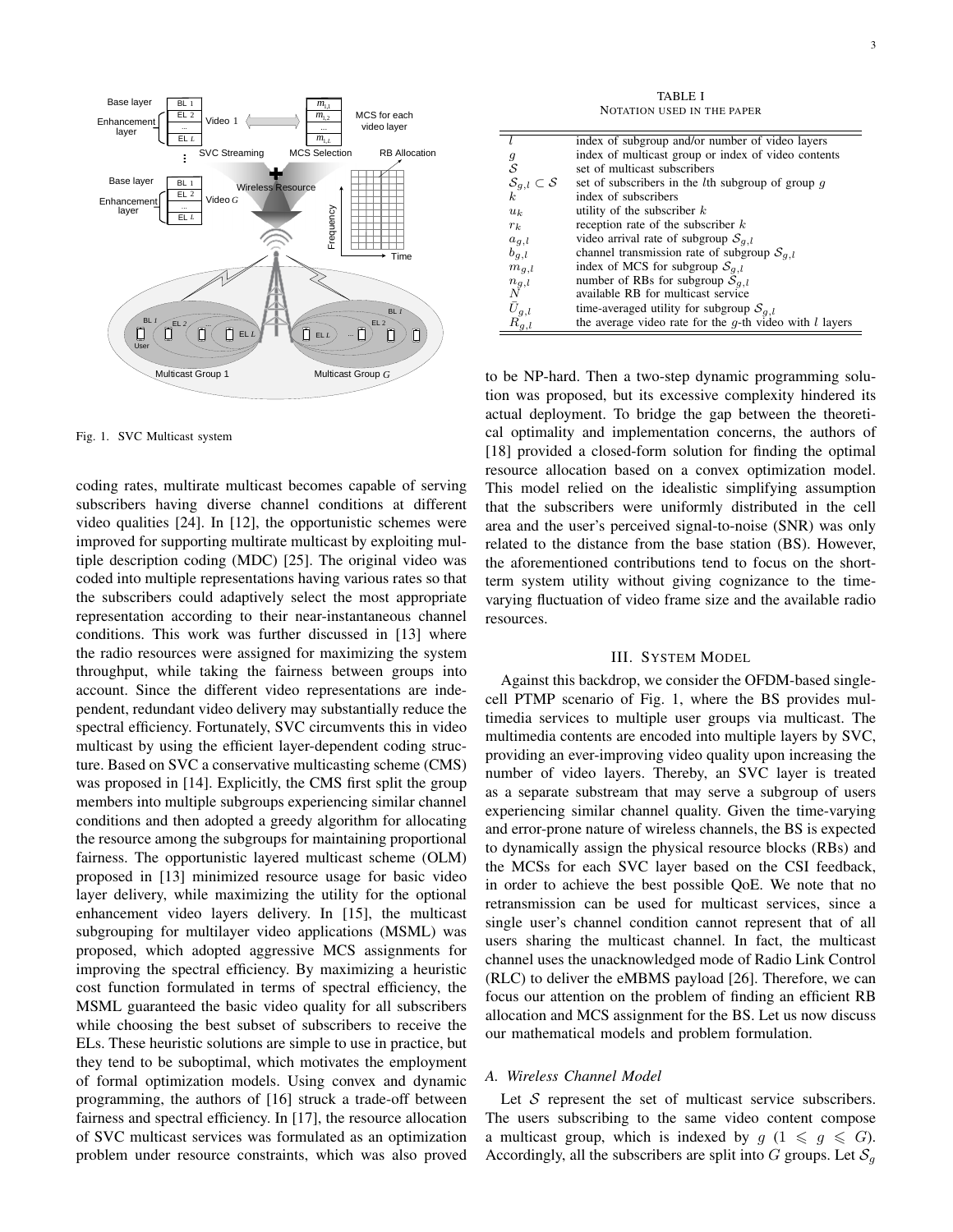denote the subscribers in the group  $q$ , which share the same spectrum resources of the BS. For simplicity, assume that each SVC video content consists of  $L$  layers, including a BL and  $L - 1$  ELs. The subscribers that are able to decode the *l*-th  $(1 \leq l \leq L)$  video layer in the group  $S_g$  compose a subgroup  $S_{q,l}$ . Due to the stochastic nature of both the user requests and the wireless channel, the number of subscribers in each subgroup, i.e.  $|\mathcal{S}_{g,l}|$ , would dynamically change over time.

The BS operates in a time-slotted manner. The size of time slot is dependent on the specific communication system. For instance, in the context of LTE networks, a wireless time slot has a duration of 0.5 milliseconds (ms), which is exactly the time interval of 6 or 7 OFDM symbols, depending on whether an extended cyclic prefix is used or not. The minimal radio resource unit of an OFDM system is a single RB, which consists of 12 consecutive sub-carriers. Due to the fact that the two transmission modes of multicast and unicast share the physical (PHY) layer resources, LTE/LTE-A employs time division multiplexing (TDM) to divide the radio resources between multicast and unicast services and the eMBMS is restricted to occupy no more than 60% time [27]. We assume that the radio resource is scheduled at an interval of a radio frame which is indexed by t. Let  $N(t)$  denote the total number of RBs available for multicast services during the slot t.

Each subgroup is assigned for an independent channel. The transmission rate over a certain channel is determined by the MCS. Let  $m \in \{0, 1, \ldots, M\}$  denote the index of MCS, where  $m = 0$  represents no data transmission. For instance, there are 16 MCSs in the state-of-the-art LTE system. Naturally, a greater MCS exhibits a higher transmission rate as well as a higher block error rate (BLER) [28]. If the BLER is too high, some subscribers having bad channel quality cannot receive the video layer successfully. Actually, each user evaluates the channel SNR and feeds it back to the BS through the CQI. A mapping between the channel quality and the MCS is defined by 3GPP [29] for attaining an acceptable BLER, which can be expressed as:

$$
\tilde{m} = f(q), \quad f: CQI \to MCS,\tag{1}
$$

where q is the user's perceived CQI and  $\tilde{m}$  is the corresponding MCS index. A higher CQI q corresponds to a higher MCS  $\tilde{m}$ . Given a modulation scheme  $m$ , the coding rate of a modulated symbol is denoted by  $c(m)$ . Then, the data rate carried by a single RB under the MCS  $m$  is represented by:

$$
d(m) = N_{\text{subcarriers}} \times N_{\text{symbols}} \times c(m). \tag{2}
$$

where  $N_{\text{subcarriers}}$  is the number of subcarriers per RB and  $N_{\text{swmbols}}$  is the number of symbols over a subcarrier per slot. The essential problem is to assign the optimal MCS for each subgroup, while considering the heterogeneous channel quality.

Assume the MCS and RB assigned for the subgroup  $S_{g,l}$  in the time slot t are denoted by  $m_{g,l}(t)$  and  $n_{g,l}(t)$ , respectively. Naturally, the total number of RBs assigned for the subscribers is restricted by the radio resource available for multicast services, which is formulated as:

$$
\sum_{g=1}^{G} \sum_{l=1}^{L} n_{g,l}(t) \leq N.
$$
 (3)

Here, we assume that the channel is block fading, where the channel gain remains constant during each time slot, but potentially changes from one slot to another. Based on the users' channel CQIs, the BS has to assign an appropriate number of RBs and a suitable MCS for each subgroup at the aim of optimizing users' QoE and ensuring fairness.

### *B. Video Multicast Model*

Due to the interdependent structure of the SVC, a higher layer is only decodable if all the lower layers are available. In other words, before delivering the l-th video layer to a specific subscriber, we have to ensure that the layers  $\{0, \ldots, l-1\}$  are successfully received. To achieve this, the lower SVC layer ought to have a lower MCS so that the subscribers having better channel conditions are able to decode higher layers and thus obtain a better video quality. Therefore, the MCSs should meet the following constraint:

$$
m_{g,1}(t) \leqslant m_{g,2}(t) \leqslant \dots \leqslant m_{g,L}(t). \tag{4}
$$

Notably, the MCS of the BL (i.e.,  $m_{q,1}$ ) depends on the specific group members having the worst channel quality, so that as a basic video service at least, the BL is adequately demodulated by all the subscribers in the group.

For a certain subscriber  $k$  ( $k \in S_q$ ) in the group  $S_q$ , let  $q_k(t)$ denote its CQI in the slot  $t$ . According to  $(1)$ , the expected MCS is  $\tilde{m}_k(t) = f[q_k(t)]$ . The subscriber k in the group  $S_q$ can only demodulate the *l*-th layer if  $\tilde{m}_k \geq m_{q,l}$ . Here, we define an indicator function as:

$$
I(\tilde{m}_k, m_{g,l}) = \begin{cases} 1, & if \quad m_{g,l} \leq \tilde{m}_k \\ 0, & otherwise. \end{cases}
$$
 (5)

Then, the number of video layers that user  $k$  could successfully demodulate is calculated as  $l_k = \sum_{l=1}^{L} I(\tilde{m}_k, m_{g,l})$ . If  $l_k = l$ , we have  $k \in S_{g,l}$  and vice versa. The actual reception rate  $r_k$ of user  $k$  is:

$$
r_k(t) = \sum_{l=1}^{L} I[\tilde{m}_k(t), m_{g,l}(t)]d[m_{g,l}(t)]n_{g,l}(t).
$$
 (6)

Naturally, the reception rate is determined by the channel quality, the RB allocation and the MCS assignment.

## *C. System Utility Model*

Traditional metrics [30], such as the throughput, delay, outage or BLER, are not adequate for characterizing the actual QoE, when human perception is involved. Most of the mean opinion score (MOS) [31] tests demonstrate that the perceived QoE of scalable video service saturates at higher video rates. Here, we adopt the widely used logarithmic QoE model of [32] to assess the users' utility. Let  $u_k(t)$  denote the utility of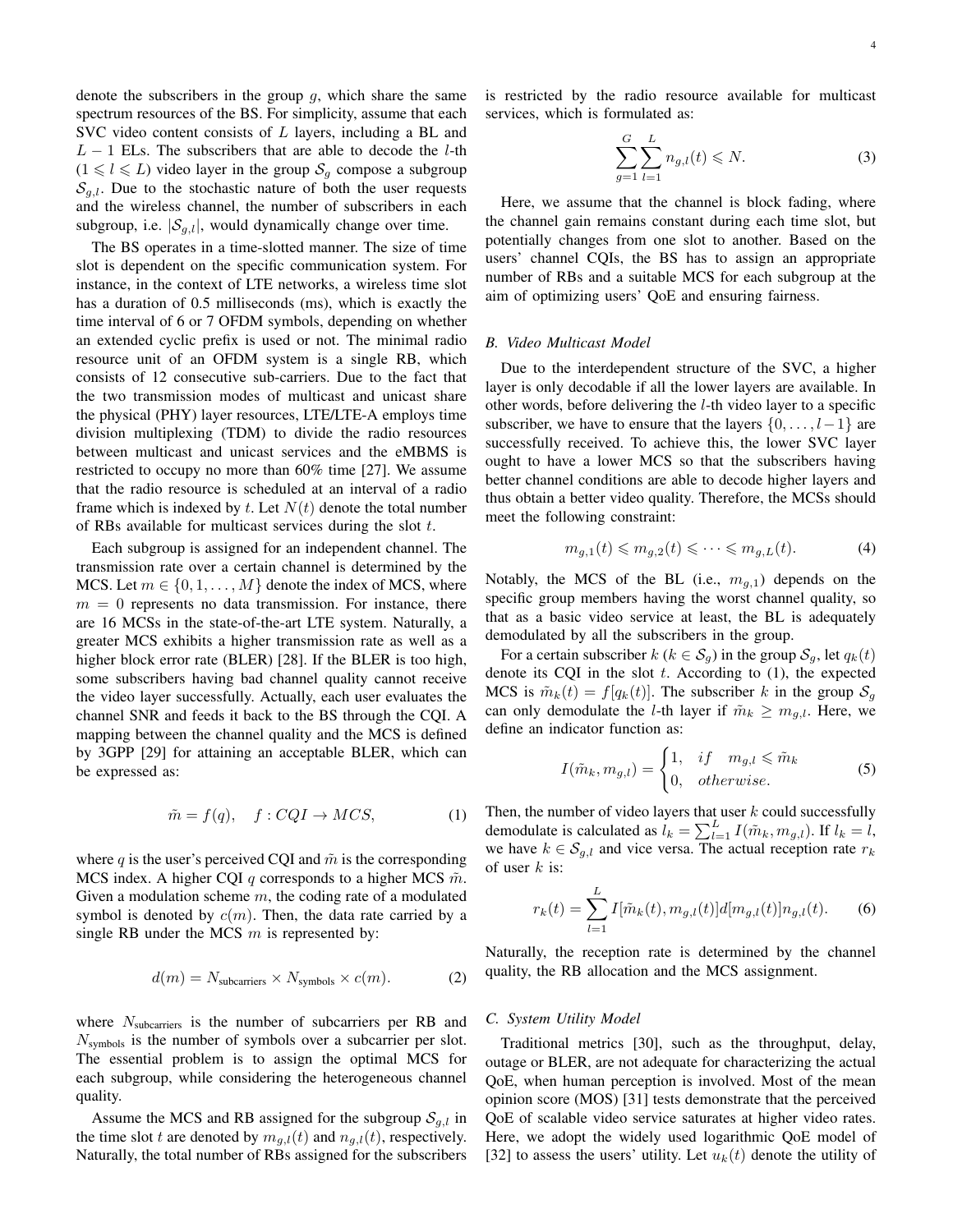user  $k$  in the time slot  $t$ , which is defined as a function of the received video rate [33],

$$
u_k(t) = a \log b \frac{r_k(t)}{R_g},\tag{7}
$$

where  $r_k$  is the reception rate and  $R_q$  is the average video rate associated with the highest video layer;  $a$  and  $b$  are the coefficients to normalize  $u_k(t)$  to stay in the range of 0 to 1, which could be empirically defined in practice.

In contrast to the unicast service, it is essential for the proposed scalable video multicast service to provide the best QoE for all the subscribers. The utility for an individual subgroup  $\mathcal{S}_{g,l}$  is denoted by  $U_{g,l}(t) = \sum_{k \in \mathcal{S}_{g,l}} u_k(t)$ . Similarly, the utility for the group  $S_g$  is  $U_g(t) = \sum_{l=1}^{L} u_{g,l}(t)$ , where L is the number of subgroups. Furthermore, the overall utility  $U(t)$ for all multicast subscribers can be defined as

$$
U(t) = \frac{1}{|S|} \sum_{g=1}^{G} U_g(t) = \frac{1}{|S|} \sum_{g=1}^{G} \sum_{l=1}^{L} U_{g,l}(t),
$$
 (8)

where  $|S|$  is the total numbers of multicast subscribers. Since |S| would change over time,  $\frac{1}{|S|}$  is used for normalizing the system utility. Notably, this definition ensures proportional fairness among different groups, because it prefers to guarantee the QoE of groups containing more subscribers.

Additionally, the instantaneous system utility  $U(t)$  cannot reflect the impact of channel dynamics on the long-term video quality. Hence, we define a time-averaged system utility  $\overline{U}$  as:

$$
\overline{U} \triangleq \lim_{t \to \infty} \frac{1}{t} \sum_{\tau=0}^{t-1} \mathbb{E}[U(\tau)]. \tag{9}
$$

Notably, according to (8),  $\overline{U}$  can also be represented as

$$
\overline{U} = \sum_{g=1}^{G} \frac{1}{|S|} \overline{U}_g = \sum_{g=1}^{G} \frac{1}{|S|} \sum_{l=1}^{L} \overline{U}_{g,l},
$$
(10)

where  $\overline{U}_g$  and  $\overline{U}_{g,l}$  denote the time-averaged  $U_g(t)$  and  $U_{q,l}(t)$ , respectively.

#### *D. Problem Formulation*

In practice, the BS would cache the video received from remote servers before scheduling it for transmission over the wireless channel, whilst protecting it against the dynamics of video rate and channel conditions. If the video packet arrival rate exceeds the available transmission rate, the resultant cache overflow would cause packet loss. Hence, the channel transmission rate should be appropriately matched to the video arrival rate at a long time scale. In our system, each video layer can be treated as a separate substream serving a subgroup of users. Let  $a_{g,l}(t)$  represent the arrival rate of the *l*-th layer in the group  $g$ . Indeed, affected by the fluctuations of video bitrate,  $a_{g,l}(t)$  would change over time. The timeaveraged video arrival rate is  $\overline{a}_{g,l} = \lim_{t \to \infty} \frac{1}{t} \sum_{\tau=0}^{t-1} \mathbb{E}[a_{g,l}(\tau)].$ Given the MCS  $m_{g,l}(t)$  and the RB  $n_{g,l}(t)$ , the transmission bitrate of the  $l$ -th layer in the group  $q$  is denoted by  $b_{g,l}(t) = d[m_{g,l}(t)] n_{g,l}(t)$  and the time-averaged transmission rate is denoted by  $\overline{b}_{g,l} = \lim_{t \to \infty} \frac{1}{t} \sum_{\tau=0}^{t-1} \mathbb{E}[b_{g,l}(\tau)].$  Regarding each video layer substream, the following constraint should be satisfied:

$$
\overline{a}_{g,l} \leqslant \overline{b}_{g,l}.\tag{11}
$$

This constraint imposes restrictions on the average transmission rate for each subgroup. Although the constraint does not explicitly impose strict restrictions on the average queuing delay in the BS, they ensure the long-term stability of the transmission queues for each subgroup. That is, the average queuing delay is bounded. Hence, applying this constraint implicitly offers delay guarantee as a QoE metric.

By contrast, if the transmission rate stays above the video rate, the resultant buffer underflow would cause video jerking. Actually, the transmission rate of each subgroup is determined by the assigned MCS and RB. For a multicast channel relying on a limited number of RBs, an excessively high transmission rate means an excessively high MCS order. As a result, some subscribers having poor channel conditions cannot demodulate the OFDM signal, which would exclude a part of subscribers from successfully receiving the video stream. However, our objective is to maximize the system's utility, which is defined as a function of the video rate received by all subscribers. Naturally, this situation would lead to the reduction of system's utility, which is contrary to our objective. In order to obtain an improved utility, a lower-than-affordable MCS order is preferred for avoiding buffer underflow in case of high near-instantaneous channel qualities, because an excessively high transmission rate would deplete the buffer. Therefore, maximizing the system utility can mitigate the problem of buffer underflow.

Our objective is to maximize the time-averaged system utility (9) via appropriate MCS selection and RB assignment, while satisfying the RB constraint (3), the MCS constraint (4) and the transmission rate constraint (11). The problem can be formulated as:

$$
\max_{m_{g,l}, n_{g,l}} \overline{U}
$$
\n
$$
\text{Subject to} \quad (3), (4), (11). \tag{12}
$$

Generally, addressing such a time-averaged constrained optimization problem hinges on the dynamics of users' requests and channel quality, but there is no priori knowledge about them. To overcome this difficulty, we will develop an online algorithm based on Lyapunov optimization theory.

# IV. A LAYERED SOLUTION FOR MCS AND RB ASSIGNMENT IN MULTIRATE MULTICAST

The problem (12) seeks to maximize the time-averaged utility subject to an additional time-averaged constraint. This motivates us to employ the Lyapunov optimization framework derived from [34] for addressing this problem. Meanwhile, finding the optimal RB and MCS assignment for each subgroup directly would have an excessive decision space, including  $\sum_{g=1}^{G} L$  subgroups and  $N \times M$  possible assignment choices for each group. Hence, it is unfeasible to make online decisions when both the user distributions and the channel conditions change frequently over time. To address this issue, we decompose the initial problem into a pair of sub-problems.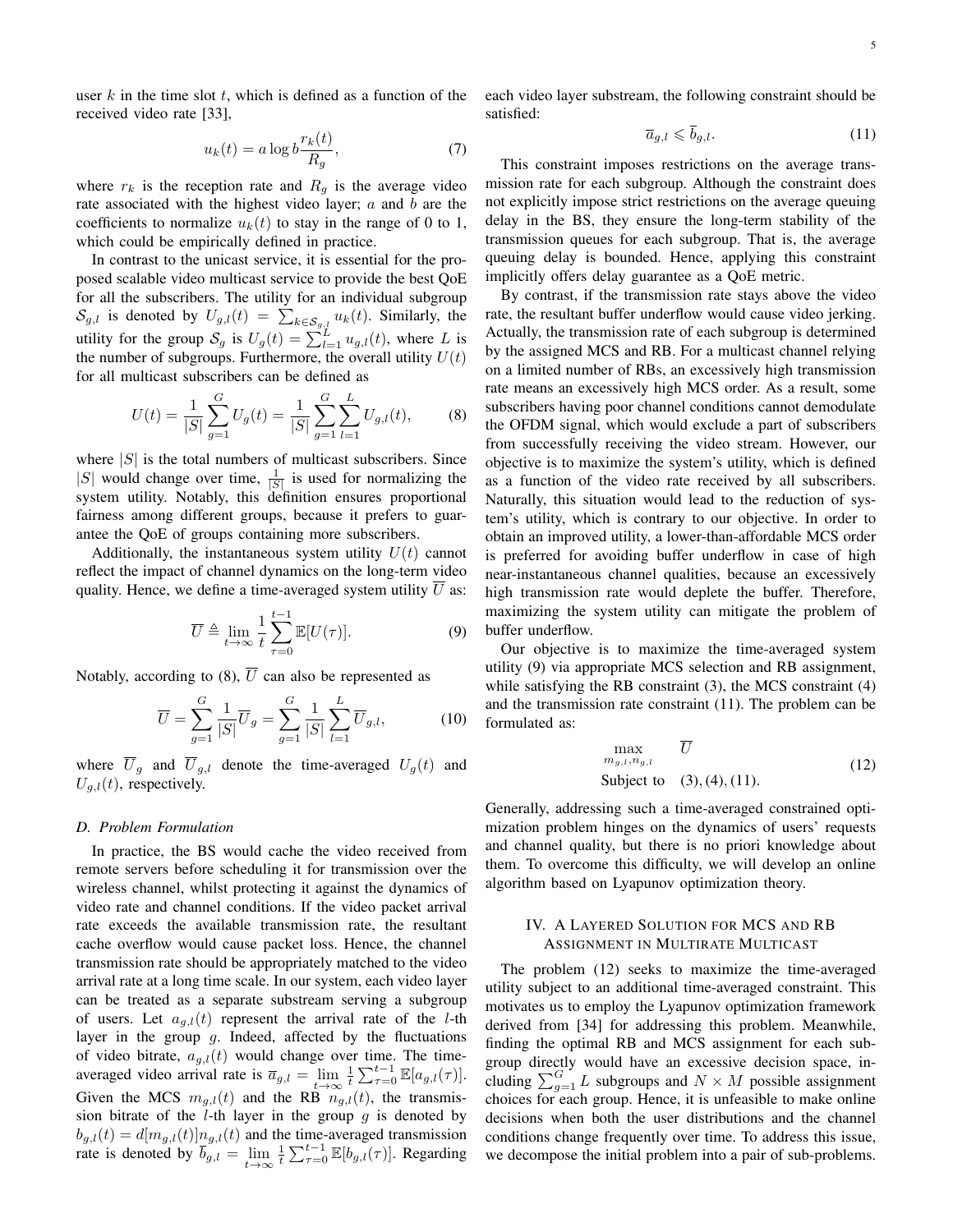Then, we propose a layered solution for group and subgroup resource assignment.

#### *A. Problem decomposition*

According to (10), the system utility is the sum of group utility, while the group utility is the sum of the subgroup utility. The layered structure enables us to decompose the initial problem (12) into a two-phase optimization: coarse-grained assignment for each group and fine-grained assignment for each subgroup.

In the first phase, the subscribers belonging to the same group are considered as a whole, and the channel condition of the whole group can be characterized by mean or median CQI of the group members, which is denoted by  $\overline{q}_g$ . Actually, the BS can readily acquire the channel CQI  $q_k$  for any subscriber  $k$  ( $k \in S_g$ ). The corresponding MCS is  $\overline{m}_g = f(\overline{q}_g)$ . The only problem is how to assign the appropriate RBs for each group. Then, the initial problem is reformulated as:

$$
\max_{n_g} \qquad \overline{U} = \frac{1}{|S|} \sum_{g=1}^{G} \overline{U}_g
$$
\n
$$
\text{Subject to} \quad \overline{a}_g \le \overline{b}_g \quad \text{and} \quad \sum_{g=1}^{G} n_g \le N,\tag{13}
$$

where  $n_g$  is the allocated RBs,  $\overline{a}_g$  is the time-averaged video rate and  $\overline{b}_g$  is the time-averaged channel transmission rate for the  $g$ -th group. Similar to (3) and (11), each group has to meet both the RBs constraint and the transmission rate constraint.

In the second phase, given the available RBs for each group, the problem is how to find the optimal MCS and RB assignment for each subgroup, which is represented by

$$
\max_{n_{g,l}, m_{g,l}} \quad \overline{U}_g = \sum_{l=1}^L \overline{U}_{g,l}
$$
\n
$$
\text{Subject to} \quad (4), (11), and \sum_{l=1}^L n_{g,l} \leqslant n_g^*,
$$
\n
$$
(14)
$$

where  $n_g^*$  represents the optimally assigned RBs for the g-th group in the first phase. Additionally, each subgroup has to follow the MCS constraint in (4).

#### *B. Coarse-grained assignment for each group*

To tackle the problem (13), we model the video transmission process by a queue. Then, the time-averaged transmission rate constraint could be converted into the queue stability constraint through the Lyapunov method. In the time slot  $t$ , the dynamics of the transmission queue for the  $q$ -th group are described as:

$$
H_g(t+1) = \left[H_g(t) + \tilde{a}_g(t) - \tilde{b}_g(t)\right]^+.
$$
 (15)

Given the different rates of the different video contents, we use the average video rate  $R<sub>q</sub>$  of the group g to normalize the video arrival rate  $a_g(t)$  and the transmission rate  $b_g(t)$ , namely  $\tilde{a}_g(t) = \frac{a_g(t)}{R_g}$ ,  $\tilde{b}_g(t) = \frac{b_g(t)}{R_g}$ . Here, we define  $(x)^+ \triangleq$  $\max(x, 0)$ . Indeed,  $a_g(t)$  may be measured online, whereas  $b_q(t)$  depends on how many resources are assigned for the gth group. Since each group is treated as a whole using a unified MCS  $\overline{m}_g$ , the corresponding transmission rate is estimated by  $b_q(t) = d(\overline{m}_q) n_q$ . All the subscribers in a group are supposed to have the same reception rate, which is equal to  $b_q(t)$ . Hence, according to (7), the group utility is estimated by

$$
\hat{U}_g(t) = |\mathcal{S}_g| a \log b \frac{b_g(t)}{R_g} \triangleq |\mathcal{S}_g| a \log b \frac{d(\overline{m}_g) n_g}{R_g}, \qquad (16)
$$

where  $|\mathcal{S}_g|$  is the group size. Observe that  $\hat{U}_g(t)$  is only related to the RB assignment  $n_q(t)$ .

From the theorem in [34], the time-averaged constraint in (13) is only satisfied if the queue  $H<sub>g</sub>(t)$  is mean-rate-stable, namely  $\lim_{t\to\infty} \frac{\mathbb{E}[H(t)]}{t} = 0$ . Here, we define a quadratic Lyapunov function as

$$
L(t) = \frac{1}{2} \sum_{g=1}^{G} H_g^2(t).
$$
 (17)

Let  $H(t) \triangleq {H_q(t), 1 \leq g \leq G}$  denote a vector concatenating  $H_q(t)$ . The conditional Lyapunov drift is then defined as the expected variation of the Lyapunov function:

$$
\Delta(t) \triangleq \mathbb{E}[L(t+1) - L(t)|H(t)]. \tag{18}
$$

According to the classic theory of Lyapunov drift, minimizing the Lyapunov drift  $\Delta(t)$  achieves the stability of the queue  $H<sub>q</sub>(t)$ , and thus asymptotically meeting the time-averaged transmission rate constraint. Here, we define a "drift-pluspenalty" function by combining the Lyapunov drift and the instantaneous system utility  $U(t)$ , which is as follows:

$$
\Delta(t) - V \mathbb{E}[U(t)|H(t)],\tag{19}
$$

where the parameter  $V$  is a non-negative value invoked for striking a trade-off between the system utility and the queue stability in our control strategy. A large  $V$  is beneficial for improving the system utility, while a small  $V$  means focusing more on the stability of the queue. In Section V we have conducted an experiment to analyze the performance sensitivity to the trade-off factor  $V$ . Minimizing the "draftplus-penalty" of (19) implies maximizing the system utility and minimizing the Lyapunov drift. This is consistent with our objective of maximizing the system utility while complying with the time-averaged constraint. Hence, the optimization problem (13) is further reformulated as making a decision on the RB assignment for each group in order to minimize the "draft-plus-penalty" of (19).

Squaring the two sides of the queue dynamics (15) yields

$$
H_g^2(t+1) \le H_g^2(t) + a_g^2(t) + b_g^2(t) + 2H_g(t)[a_g(t) - b_g(t)].
$$
\n(20)

Since  $d_g \le d(M)$  and  $\sum_{g=1}^G n_g(t) \le N$ , we have

$$
\sum_{g=1}^{G} b_g^2(t) \le d^2(M) \sum_{g=1}^{G} n_g(t)^2 \le N^2 d^2(M). \tag{21}
$$

Then, after substituting  $(18)$ ,  $(20)$  and  $(21)$  into  $(19)$ , we can derive a "loose" upper bound of the drift-plus-penalty as follows

$$
\Delta(t) - V \mathbb{E}[U(t)|H(t)] \n\leq C_0 + C_1 - \sum_{g=1}^G [H_g(t)b_g(t) + \frac{V}{|S|}U_g(t)],
$$
\n(22)

where  $C_0 = \frac{1}{2} \sum_{g=1}^G a_g^2(t) + \mathbb{E}[\sum_{g=1}^G H_g(t)a_g(t)|H(t)]$  and  $C_1 = \frac{1}{2}N^2d^2(M)$ . Notably,  $C_1$  is a constant. At the beginning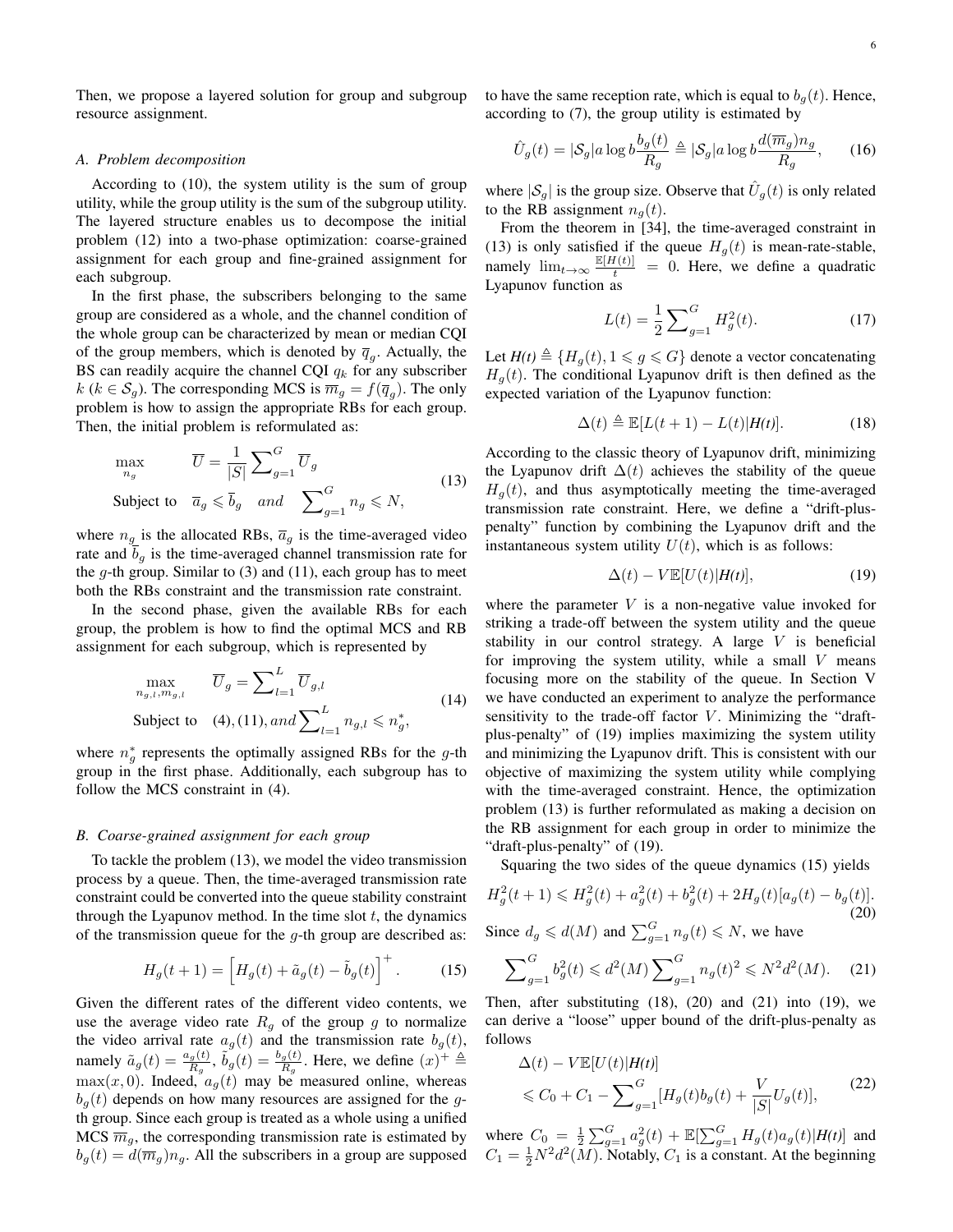of slot  $t$ , it is viable for the BS to measure the current queue state  $H_q(t)$  as well as the video arrival rate  $a_q(t)$ , and thus  $C_0$ is also a constant. As mentioned,  $U_q(t)$  can be estimated by  $\hat{U}_g(t)$ . Hence, the second item at the right side of (22) only depends on the decision variables  $n<sub>q</sub>$ .

According to the Lyapunov optimization framework [34], instead of directly minimizing the "drift-plus-penalty" (19), we can solve the time-averaged optimization problem by minimizing the "loose" bound (22), which is as follows:

$$
\max_{n_g} \qquad \sum_{g=1}^{G} [H_g(t)b_g(t) + \frac{V}{|S|}U_g(t)]
$$
\n
$$
\text{Subject to} \quad \sum_{g=1}^{G} n_g \leq N. \tag{23}
$$

In (23),  $H_q(t)b_q(t)$  is interpreted as the queue-length-weighted transmission rate. A higher  $H<sub>q</sub>(t)$  implies a long backlog of video data in the queue of group  $q$ . In this situation, it prefers to improve the transmission rate by assigning more RBs for this group, in order to maintain queue stability. Similarly, a higher mean CQI  $\bar{m}_q(t)$  implies a better channel condition for the group  $g$ , hence more RBs will be allocated to the group  $g$ for maximizing the objective function in (23). Consequently, the subscribers in the group q perceive a better QoE. At every slot, by substituting all possible  $n<sub>g</sub>$  values into (16) and (23), we can find the optimal RB assignment  $n_g^*$  for each group.

Due to the fact that we seek to minimize the "loose" bound (22), the solution of (23) is a sub-optimal solution of the original problem (13). Thus, we present Lemma 1 for theoretically quantifying the performance bound of our suboptimal solution.

Lemma 1: Assume that the queue length is initially zero. For any position value V, the average system utility  $\overline{U^*}$  obtained by solving the problem (23) satisfies

$$
\overline{U^*} \geqslant \overline{U^{opt}} - \frac{C_0 + C_1}{V},\tag{24}
$$

where  $\overline{U^{opt}}$  is the optimal utility of the problem (13).

*Proof:* Please see Appendix A.

Lemma 1 implies that the suboptimal utility  $\overline{U^*}$  asymptotically approaches the optimal value  $\overline{U^{opt}}$  as V increases.

# *C. Fine-grained assignment for each subgroup*

After assigning appropriate RBs for each multicast group in the first phase, the remaining problem is to find the optimal fine grained assignment of RBs and MCS for each subgroup, as seen in (14). The transmission process for each subgroup is also modeled by a queue. The dynamics of the queue for the subgroup  $S_{q,l}$  are characterized by

$$
Q_{g,l}(t+1) = \left[Q_{g,l}(t) + \tilde{a}_{g,l}(t) - \tilde{b}_{g,l}(t)\right]^+, \quad (25)
$$

where  $Q_{g,l}$  is the queue length,  $\tilde{a}_{g,l}(t) = \frac{a_{g,l}(t)}{R_{g,l}}$  is the normalized arrival rate and  $\tilde{b}_{g,l}(t) = \frac{b_{g,l}(t)}{R_{g,l}}$  is the normalized transmission rate. Here, we define a quadratic Lyapunov's function as

$$
F_g(t) = \frac{1}{2} \sum_{g=1}^{G} Q_{g,l}^2(t).
$$
 (26)

Let  $Q_g(t) \triangleq \{Q_{g,l}(t), 1 \leq l \leq L\}$  denote the vector of concatenated  $Q_{q,l}(t)$  values. The conditional Lyapunov's drift is defined as:

$$
\Delta_g(t) \triangleq \mathbb{E}[F_g(t+1) - F_g(t)|Q_g(t)]. \tag{27}
$$

Similar to (19), a "drift-plus-penalty" function is given by

$$
\Delta_g(t) - W_g \mathbb{E}[U_g(t)|Q_g(t)],\tag{28}
$$

where the non-negative parameter  $W_g$  facilitates a trade-off between the group utility and the queue stability. In practice,  $W_q$  may be set to the same value as V for different groups. If the queue  $Q_{g,l}(t)$  is mean-rate-stable, the time-averaged transmission rate constraint in (14) may be satisfied. Then, minimizing the "draft-plus-penalty" of (19) implies maximizing the group utility and minimizing the Lyapunov's drift, which is consistent with the problem (14).

Since the RBs available for each group are decided by  $n_g^*$ in the first phase, the RBs for each subgroup ought to satisfy  $\sum_{l=1}^{L} n_{g,l}(t) \leqslant n_g^*$ , and then we have

$$
\sum_{l=1}^{L} b_{g,l}^{2}(t) \leq d^{2}(M) \sum_{l=1}^{L} n_{g,l}^{2}(t) \leq (n_{g}^{*})^{2} d^{2}(M). \tag{29}
$$

Using a similar derivation as (22), we can derive a loose upper bound of (28), which is as follows:

$$
\Delta_g(t) - W_g \mathbb{E}[U_g(t)|Q_g(t)]
$$
  
\$\leq C\_2 + C\_3 - \sum\_{l=1}^L [Q\_{g,l}(t)b\_{g,l}(t) + W\_g U\_{g,l}(t)], \qquad (30)\$

where  $C_2 = \frac{1}{2} \sum_{l=1}^{L} a_{g,l}^2(t) + \mathbb{E}[\sum_{l=1}^{L} Q_{g,l}(t) a_{g,l}(t)]$  and  $C_3 = \frac{1}{2} (n_g^*)^2 d^2(M)$ . Since the queue state  $Q_{g,l}$  and the video arrival rate  $a_{g,l}$  for each subgroup is explicitly known, both  $C_2$  and  $C_3$  are constants. By the definition in Section III-C, we have  $U_{g,l}(t) = \sum_{k \in \mathcal{S}_{g,l}} u_k(t)$ , which is a function of our decision variables  $m_{g,l}$  and  $n_{g,l}$ . By minimizing the "loose" bound of (30), the optimization problem (14) is interpreted as

$$
\max_{n_{g,l}, m_{g,l}} \sum_{l=1}^{L} [Q_{g,l}(t)b_g(t) + W_g U_{g,l}(t)]
$$
  
Subject to (4) and 
$$
\sum_{l=1}^{L} n_{g,l}(t) \leq n_g^*.
$$
 (31)

This formulation prefers to assign more resources to the subgroup having a larger  $Q_{q,l}$ . Since a large  $Q_{q,l}$  implies a long backlog of data for the l-th video layer, improving the transmission rate for the subgroup  $S_{q,l}$  is capable of maintaining the queue's stability. Similar to Lemma 1, it may be proved that the time-averaged utility acquired by solving the problem (31) asymptotically approaches the optimal value.

In general, this problem can be solved by exhaustively searching through all the feasible values to find the optimum. Although the decision space is narrowed down to a single group, for a given RB assignment  $\mathcal{N}_g \triangleq$  $(n_{g,1}, \dots, n_{g,l}, \dots, n_{g,L})$  for each subgroup, the number of MCS options would still be  $O(L^M)$ . For instance in LTE we have  $M = 16$ , which yields an excessive search space. Here, we design a MCS assignment algorithm based on the block coordinate descent (BCD) method [35] to accelerate the search for the optimum MCS.

The basic principle of the BCD algorithm is to decompose the decision vector into multiple coordinate blocks.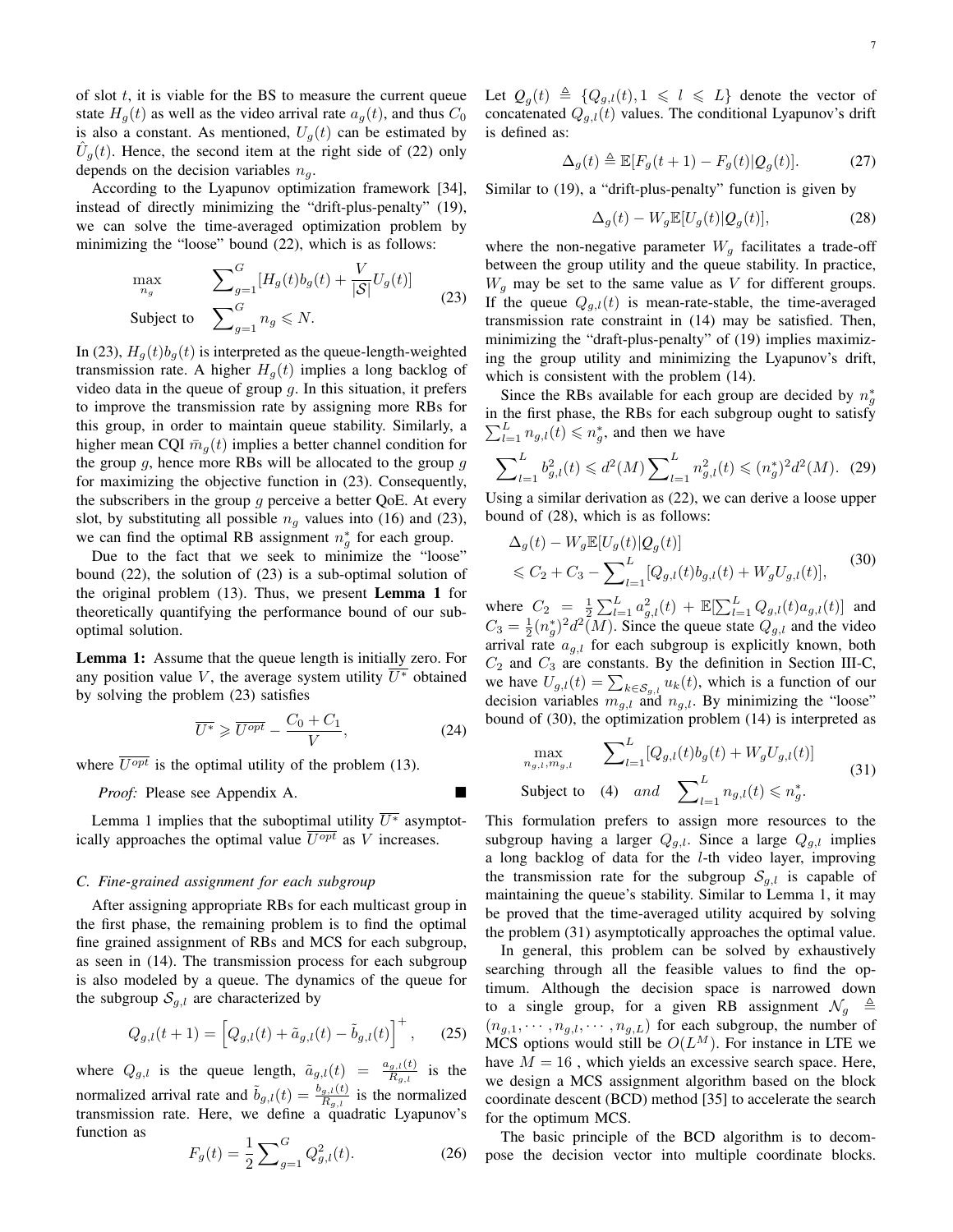Algorithm 1 The Optimum MCS Search Based on BCD

**Input:** Given a feasible subgroup RB assignment  $\mathcal{N}_q$ , the queue length  $Q_{g,l}$ , the subscribers' channel quality  $q_k(k \in$  $\mathcal{S}_q$ ), the max iterations Z. Output:  $\mathcal{M}_g$ 1: Initialization  $\mathcal{M}_g^0 \triangleq (m_{g,1}, M, \cdots, M)$ 

2:  $m_1 \leftarrow \min f(q_k)$  according to (4) 3: for  $k = 1, 2, ..., Z$  do 4: for  $l = 2, \ldots, L$  do 5: update  $m_{g,l}^i$  according to (32) 6: end for 7: if stopping criterion is satisfied then 8: return  $\mathcal{M}_g^i$ 9: end if 10: end for

BCD minimizes the objective function cyclically over each coordinate block, while fixing the remaining blocks at their most recent updated values. Here, the decision vector is defined as  $\mathcal{M}_g^i \triangleq (m_{g,1}, \dots, m_{g,l}, \dots, m_{g,L})$ . The objective function is "drift-plus-penalty", denoted by  $\varphi(\mathcal{N}_g, \mathcal{M}_g) \triangleq$  $\sum_{1 \leq l \leq L} [-Q_{g,l}(t)b_g(t) - W_g U_{g,l}(t)]$ , and the MCS of the lth layer is regarded as the *l*-th coordinate block. Let  $m_{g,l}^i$ denote the value of  $m_{g,l}$  after i iterations. The MCS of the BL, *i.e.*  $m_{q,1}$ , is determined by the subscriber having the worst channel quality.  $m_{g,l}(1 < l \leq L)$  is initialized by M so that the constraint of (4) can be satisfied, and it is updated by

$$
m_{g,l}^{i} = \arg \min_{m_{g,l}} \left[ \frac{1}{2} (m_{g,l} - m_{g,l}^{i-1})^2 - Q_{g,l}(t) b_{g,l}(t) - W_g U_{g,l}(t) \right].
$$
\n(32)

Since the variation of channel quality is unknown, we cannot ensure the convexity of the objective function. According to [35], we adopt the proximal minimization in (32), which allows the objective function to be non-convex over each block of variables. The iterations will end either when the algorithm converges or a certain number of iterations are reached. The procedure of searching for the optimum MCS based on BCD is summarized in Algorithm 1.

The procedure of the subgroup RB and MCS assignment is depicted in Algorithm 2. Under the constraint of  $\sum_{l=1}^{L} n_{g,l} \leqslant$  $n_g^*$ , we may tentatively try all legitimate RB assignments for each subgroup, namely  $\mathcal{N}_g \triangleq (n_{g,1}, \dots, n_{g,l}, \dots, n_{g,L})$ . The next step is to search for the optimum  $\mathcal{M}_q$  under a given  $\mathcal{N}_q$ using Algorithm 1. We then repeat this process until the end of iterations. Finally, we can get the optimal  $\mathcal{N}_g^*$  and  $\mathcal{M}_g^*$  for minimizing the objective function  $\varphi(\mathcal{N}_g, \mathcal{M}_g)$ .

# *D. Complexity Analysis*

The MCS and RB assignment will be conducted in every scheduling slot. Here, we will analyze the complexity of the proposed layered optimization algorithm for dynamic MCS and RB assignment in multirate multicast services. The algorithm is divided into two phases. In the first phase, we try all the legitimate RB assignments for each group. Since we have to assign  $N$  RBs to  $G$  groups, there is a total of Algorithm 2 Subgroup RB and MCS Assignment

**Input:** The allocated RB for each group  $n_g^*$ , the queue length  $Q_{g,l}$ , the subscribers' channel quality  $q_k (k \in S_g)$ , the max iterations Z.

**Output:**  $\mathcal{M}_g$ ,  $\mathcal{N}_g$ 

- 1: Initialization  $\varphi^*(\mathcal{N}_g, \mathcal{M}_g) = 0$
- 2: repeat
- 3: Search for the optimum MCS  $\mathcal{M}_q$  using Algorithm 1
- 4: Calculate  $\varphi(\mathcal{N}_q, \mathcal{M}_q)$
- 5: if  $\varphi(\mathcal{N}_g, \mathcal{M}_g) > \varphi^*(\mathcal{N}_g, \mathcal{M}_g)$  then
- 6: Update the objective:  $\varphi^*(\mathcal{N}_g, \mathcal{M}_g) \leftarrow \varphi(\mathcal{N}_g, \mathcal{M}_g)$
- 7: Update MCS and RB:  $\mathcal{N}_g^* \leftarrow \mathcal{N}_g$ ,  $\mathcal{M}_g^* \leftarrow \mathcal{M}_g$
- 8: end if
- 9: **until** All  $\mathcal{N}_q$  are iterated

| TABLE II         |  |  |  |  |
|------------------|--|--|--|--|
| PARAMETERS SETUP |  |  |  |  |

| Parameter                 | Value                               |
|---------------------------|-------------------------------------|
| Cell Radius               | 500 m                               |
| Carrier Frequency         | 2 GHz                               |
| <b>Transmission Power</b> | 43 dBm                              |
| Distance Attenuation      | $128.1 + 37.6*log(d), d$ [km]       |
| Shadow Fading             | Log-normal, 0 mean, $\sigma = 8$ dB |
| RB Size                   | 12 Subcarriers, 0.5 ms              |
| Total RBs                 | 100                                 |
| Scheduling Time Slot      | A Radio Frame, 10 ms                |
| Subcarrier Bandwidth      | $15$ kHz                            |
| <b>MIMO</b> Configuration | 1 Tx, 1 Rx                          |
| Noise                     | $-174$ dBm/Hz                       |

 $\binom{N-1}{G-1}$  options. Then, the complexity of the second phase would be  $\mathcal{O}[\binom{N-1}{G-1}]$ . In the second phase, we try all legitimate feasible RB assignments for each subgroup. Since we have to assign  $n_g^*$  RBs to L subgroups, there are totally  $\begin{pmatrix} n_g^* - 1 \\ L - 1 \end{pmatrix}$ options. Here, we consider a general case that the  $N$ RBs are assigned equally to each group, that is,  $n_g^* = \lfloor \frac{N}{G} \rfloor$ . For each subgroup RB assignment, we have to find the optimum MCS based on BCD. According to Algorithm 1, the search complexity is  $\mathcal{O}(Z \cdot L)$ . Notably, the subgroup RB and MCS assignment procedure of Algorithm 2 will be carried out for each group. Accordingly, the complexity of the second phase would be  $\mathcal{O}[G \cdot Z \cdot L \cdot (\frac{\lfloor \frac{N}{G} \rfloor - 1}{L-1})]$ . The overall complexity of our proposed algorithm is  $\mathcal{O}[(\binom{N-1}{G-1}) + G \cdot Z \cdot L \cdot (\lfloor \frac{N-1}{G-1} \rfloor)$ .

## V. PERFORMANCE EVALUATION

In this section, the performance of our dynamic RB and MCS assignment algorithm (DRMA) proposed for multirate multicast services is verified. To show the performance improvement of our solution, we also implement the OLM [13], the MSML [15] and the dynamic adaptive multicast (DAM) [18] scheme as benchmarks, which are the most recent and advanced multicast algorithm for OFDM systems.

## *A. Simulation setup*

In the simulations, four video clips, namely *Crew*, *Football*, *City* and *Harbour* clips [36], at a 4CIF resolution  $(704 \times 576)$ were encoded into a BL and 3 ELs by the H.264/SVC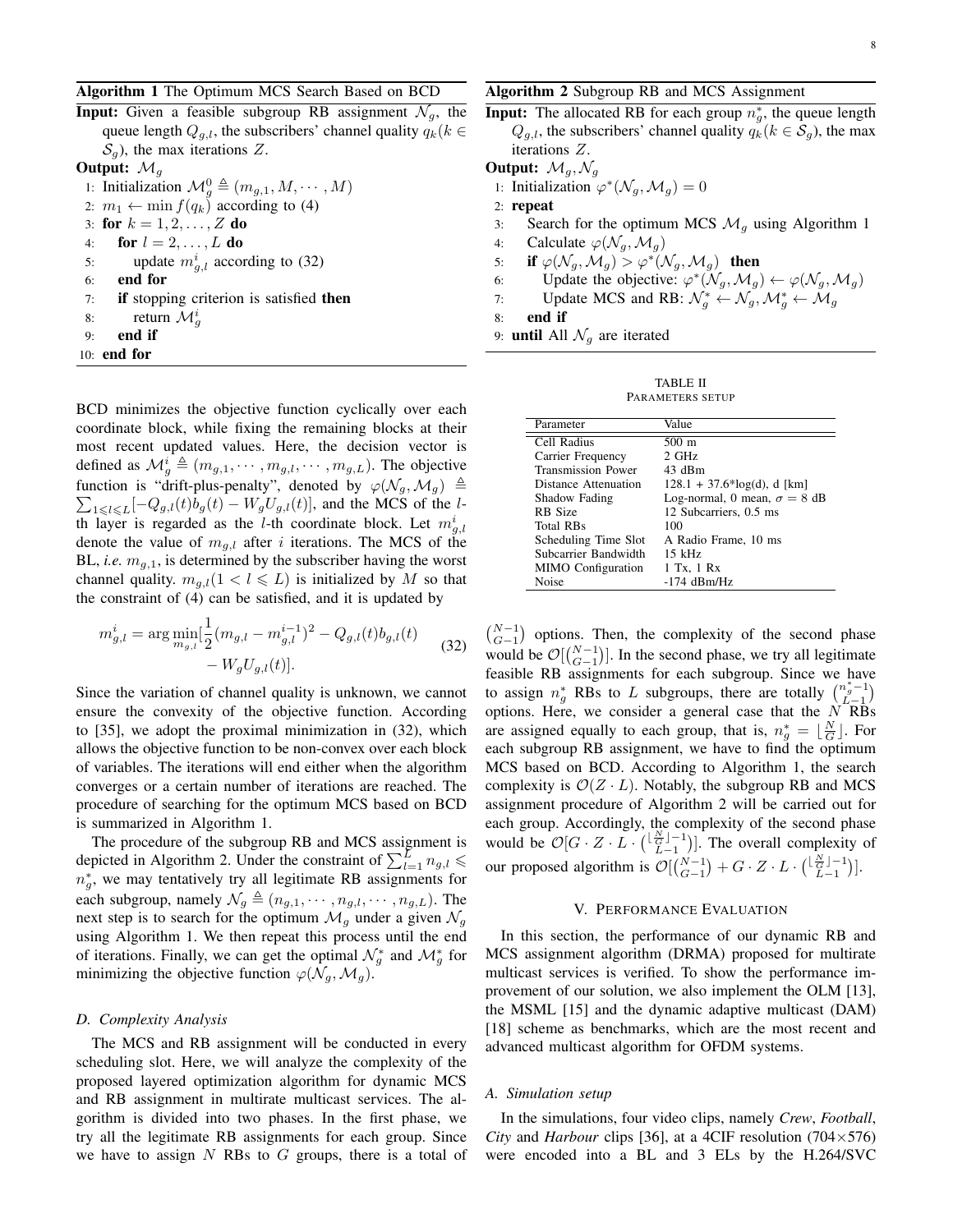reference software JSVM [37]. We adopted the SNR scalability mode to generate the SVC videos. Therefore, all the layers had an identical spatial and temporal resolution, but the quantization parameters (QPs) were gradually reduced upon increasing the video quality, which were set to 36, 32, 30 and 28, respectively. Notably, the proposed method is also capable of supporting temporal and spatial scalability coding. The Group of Picture (GOP) size was fixed to 16 and the frame rate was set to 30 fps. Actually, even with fixed QPs, the bitrate of the video stream would fluctuate with time, especially when the video scene or the motion activity changed. The average bitrate of each video layer was summarized in Table III. In order to assess the subjective video quality, we computed the perceived quality scores of each SVC layer using the video multi-method assessment fusion (VMAF) [38] in Table III.

We used the Matlab LTE Toolbox for performing video transmission and reception over the LTE system. The toolbox provides fully-implemented uplink and downlink PHY and MAC functions, such as the adaptive modulation and coding (AMC), the path loss measurements and the channel state information feedback, which are appropriate for us to simulate the wireless communications links. The evaluation was conducted in accordance with the standard LTE parameters, which are summarized in Table II. The channel quality experienced by a specific subscriber was characterized by SNR, which was defined as  $\gamma = \frac{h^2 P}{d^{\alpha} N_0}$ , where P was the transmission power, h was the channel gain,  $N_0$  was the noise power,  $\alpha$  was the path loss exponent and  $d$  was the distance from BS. In the simulation, the subscribers of each multicast group were randomly distributed (2-dimensional uniform distribution) in the coverage area of the BS. Hence, the probability that the subscriber was located within  $d$  from the BS is  $Pr(d) = \frac{d^2}{R^2}$ , where R was the cell radius. The path loss was set to  $128.1 + 37.6 \cdot log(d)$  and the SNR experienced was exponentially distributed according to [18]. Meanwhile, the small scale fading of each subscriber's channel obeyed an i.i.d. Rayleigh distribution with a coefficient of 2. The noise was Gaussian distributed with a power of  $-174$   $dBm/Hz$ . Since only 1 Tx antenna and 1 Rx antenna were used in our evaluations, the mapping of [39] was applied to map the SNR to the CQI, while keeping the BLER under 10%. Other MIMO configurations could be readily applied by modifying the mapping tables [40]. According to the LTE specifications, the Transmission Time Interval (TTI) was specified at 1 ms and the CQI reporting cycle was set to 2 TTIs. The scheduling slot was fixed to a radio frame, namely 10 ms. Initially, we generated 20 uniformly distributed subscribers for each multicast group. To emulate an actual multicast scenario with an ever-changing number of subscribers, we assumed that the subscribers' arrival/departure followed a Poisson process with a rate of  $\lambda = 10^{-4}$  per TTI.

The modulated video stream was transmitted over the simulated wireless channels. According to the above channel models, the SNR values of each subscriber were updated every TTI. After demodulating the OFDM signals, different subscribers might experience different BLERs of the received data, due to their heterogeneous channel conditions. We decoded the received video stream into a video sequence in YUV format using JSVM. By comparing it to the raw video clips using VMAF, we assessed the quality of received video [41]. We simulated a video delivery period of 1000 scheduling slots, and all the results were averaged over 50 independent simulation runs. During each simulation run, the generated traces of channel condition were the same for different algorithms.

# *B. Performance Metrics*

- *System Utility* quantifies the average QoE perceived by the multicast subscribers. Here, the coefficients, *i.e.* a and b, of the logarithmic-form user QoE model in (7) are set to 1, and then the utility ranges from  $-\infty$  to 0. The higher the system utility, the better the service quality. The time-averaged system utility is defined as  $\frac{1}{T} \sum_{t=1}^{T} U(t)$ , where T is the simulation time and  $U(t)$ is defined in (8).
- *Data Backlog* indicates the amount of video data cached by the BS. A large backlog of data would cause not only high latency, but also packet loss in case of cache overflow. The data backlog is quantified by  $\frac{1}{TG} \sum_{g=1}^G \sum_{t=1}^T H_g(t)$ , where  $H_g$  is defined in (15).
- *VMAF Score* quantifies the subjective quality of the received video. Due to the time-varying channel conditions, the video quality would fluctuate with time. We compute the VMAF score of each subscriber by comparing the decoded video sequence with the raw video sequence. Explicitly, the mean VMAF score is defined as

$$
\bar{P} = \frac{\sum_{g=1}^{G} \sum_{k \in S_g} \sum_{i=1}^{F} P_{k,i}}{F \cdot |\mathcal{S}|},\tag{33}
$$

where F is the total number of frames and  $P_{k,i}$  is the VMAF score of the ith frame for the kth subscriber.

• *Spectral Efficiency* is defined as the ratio between the average number of bits received by all subscribers and the channel bandwidth consumed by multicast services, which is quantified by  $\frac{1}{T|\mathcal{S}|} \sum_{t=1}^{T} \sum_{k \in \mathcal{S}} \frac{r_k(t)}{B(t)}$ , where  $B(t)$  denotes the channel bandwidth.

## *C. Simulation Results*

*1) performance for different channel bandwidth:* We varied the number of RBs available for multicast services from 20 to 60 and quantified the performances of these multicast schemes, which were plotted in Fig. ??. Here, the available bandwidth was fixed during each run of the experiment. The average channel SNR for all subscribers was set to 16 dB and the BS cache size was set to 0.5 Mbits. Moreover, the trade-off factors  $V$  and  $W$  were fixed to 100 for DRMA.

As shown in Fig. ??(a), the system's utility increases with the growth of available bandwidth, which indicates that the proposed scheme is capable of accommodating different channel conditions by adaptively assigning the RB and MCS for each video layer. For a specific video layer, having more radio resources allows us to use lower channel coding rates, so that even the subscribers having poor channel conditions are able to perceive a better QoE. In detail, the proposed DRMA outperforms the others, since only DRMA optimizes the longterm system utility. By contrast, the OLM and the MSML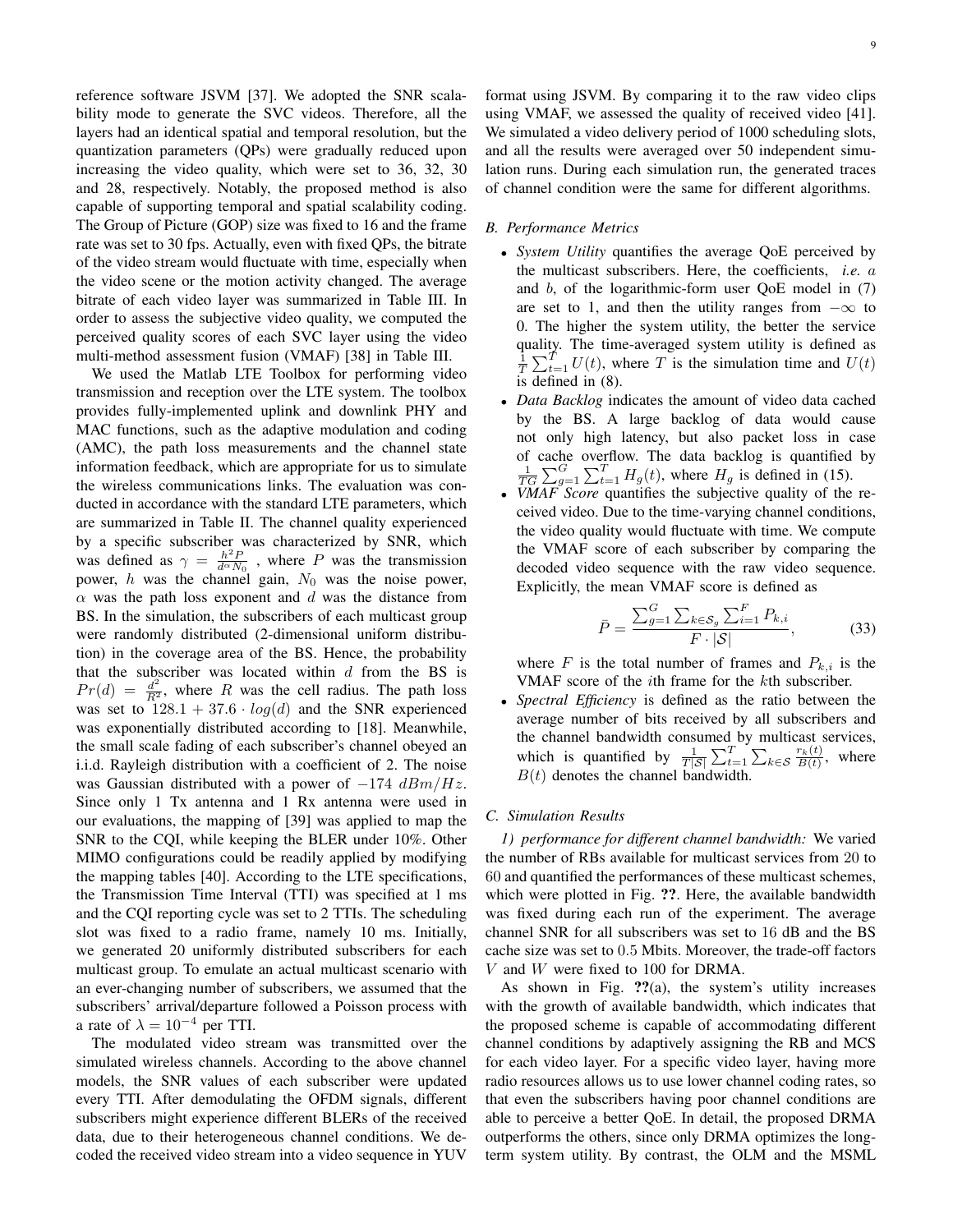Video Clips Crew Football City Harbour<br>Bitrate (Kbps) 602 640 361 958 **BI** Bitrate (Kbps) 602 640 361 958<br>
VMAF Score 72.3 82.3 84.6 81.0 VMAF Score EL. Bitrate (Kbps) 1068 1192 839 1879<br>
VMAF Score 81.4 90.5 32.3 90.3 VMAF Score EL2 Bitrate (Kbps) 1689 1798 1404 2945<br>
VMAF Score 87.5 95.2 93.5 91.5 VMAF Score EL3 Bitrate (Kbps) 2361 2475 2102 4247<br>
VMAF Score 90.7 97.2 94.9 93.7 VMAF Score

TABLE III BITRATE AND VMAF SCORE OF THE SVC VIDEO CLIPS

solutions always adopt the specific RB and MCS assignment that maximizes the short-term system utility based on the instantaneous CQI. Due to the stochastic nature of the wireless channel, the current CQI is not always an accurate predictor of near-future variations of the channel, especially when the scheduling slot is much longer than the CQI reporting cycle. We can observe that the DAM achieves a slightly worse utility than the DRAM. In DAM, the subscribers in a multicast group are considered to be uniformly distributed in a single cell area, and the distribution of the subscriber's channel SNR is assumed to be entirely determined by the distance from the BS. These assumptions are naturally idealistic, because in practice the subscriber's distribution appears to be random and time-variant, and the subscriber's channel quality also suffers from stochastic fast fading and shadow fading. By contrast, the DRAM searches for the optimum MCS and RB assignment using the user reported CQIs. It can be also seen in Fig. ??(a) that the MSML suffers from a poor utility, even when increasing the available bandwidth. The reason behind this trend is that the MSML is designed for maximizing the intragroup spectral efficiency rather than the QoE. It maintains a high MCS order for the delivery of ELs, which results in excluding a part of subscribers having moderate channel quality from obtaining a better video quality.

The average data backlog during the video streaming is characterized in Fig. ??(b). The DAM backlogs the minimum amount of data in the transmission queue. It assigns the RB and MCS based on the average video bitrate of each layer. If the arrival rate remains constant at the average bitrate, there would be no data backlog. However, affected by the time-varying network conditions and video bitrates, the actual arrival rate is fluctuated with time. The proposed DRMA has a slightly larger data backlog, since the DRMA considers the long-term stability of the transmission queues. If massive amounts of data are waiting to be transmitted in the queue, the DRMA prefers to improve the transmission rate by adopting a higher-order MCS, and vice versa. By contrast, the decisionmakings of both the OLM and MSML are merely based on the instantaneous channel condition, which cannot guarantee the transmission queue stable. If the available radio resources are insufficient to transmit all the arriving bits of any video layer in a single time slot, they would accumulate the video data in the transmission queue. Consequently, as shown in Fig. ??(b), both the OLM and MSML lead to a large backlog of data. By comparing Fig.  $\mathbf{?}$ ?(a) to Fig.  $\mathbf{?}$ ?(c), we also observe that the scheme achieving a higher system utility can guarantee a much

100 95 RB consumption (%) 90 85 80  $\blacksquare$ DRM  $\bullet$  OLM Ā DAM 75  $\star$  MSML — 70 20 25 30 35 40 45 50 55 60 Number of available RBs

Fig. 3. RB consumption for different channel bandwidth.



Fig. 4. Performance results in the scenario with dynamic bandwidths. (a) System utility. (b) Data backlog. (c) VMAF score. (d) Spectral efficiency.

better video quality for the subscribers, which is consistent with our optimization goal.

As shown in Fig.  $?$ ? $(d)$ , the spectral efficiency decays as the growth of available bandwidth, because more radio resources enable the BS to convey the same data using much lower MCS orders, which reduce the average number of bits carried by each OFDM signal. In detail, the DRMA achieves a higher spectral efficiency than both the OLM and DAM under the same channel conditions. Since by definition, the spectral efficiency characterizes how efficiently the radio resources are exploited, this result implies that our scheme can improve the reception rate as well as the video quality for all subscribers, which is consistent with the results in Fig.  $?$ ?(a). We can also observe that the MSML outperforms the other schemes in terms of spectral efficiency, when the number of RBs available is over 40. The MSML policy is designed for maximizing the spectral efficiency. In high-bandwidth scenarios, the further increase of bandwidth would no longer help to improve the spectral efficiency. As a result, in order to guarantee a high spectral efficiency, the MSML would only exploit a part of the available RBs for multicast services, even though the channel bandwidth is adequate. We plot the RB consumption under different channel bandwidths in Fig. 3. We find that the proportion of RB consumption of the MSML is far below that of the other schemes, especially in case of a high channel bandwidth. Since the spectral efficiency is defined as the ratio between the average bit rate received by all subscribers and the channel bandwidth consumed by multicast services, a lower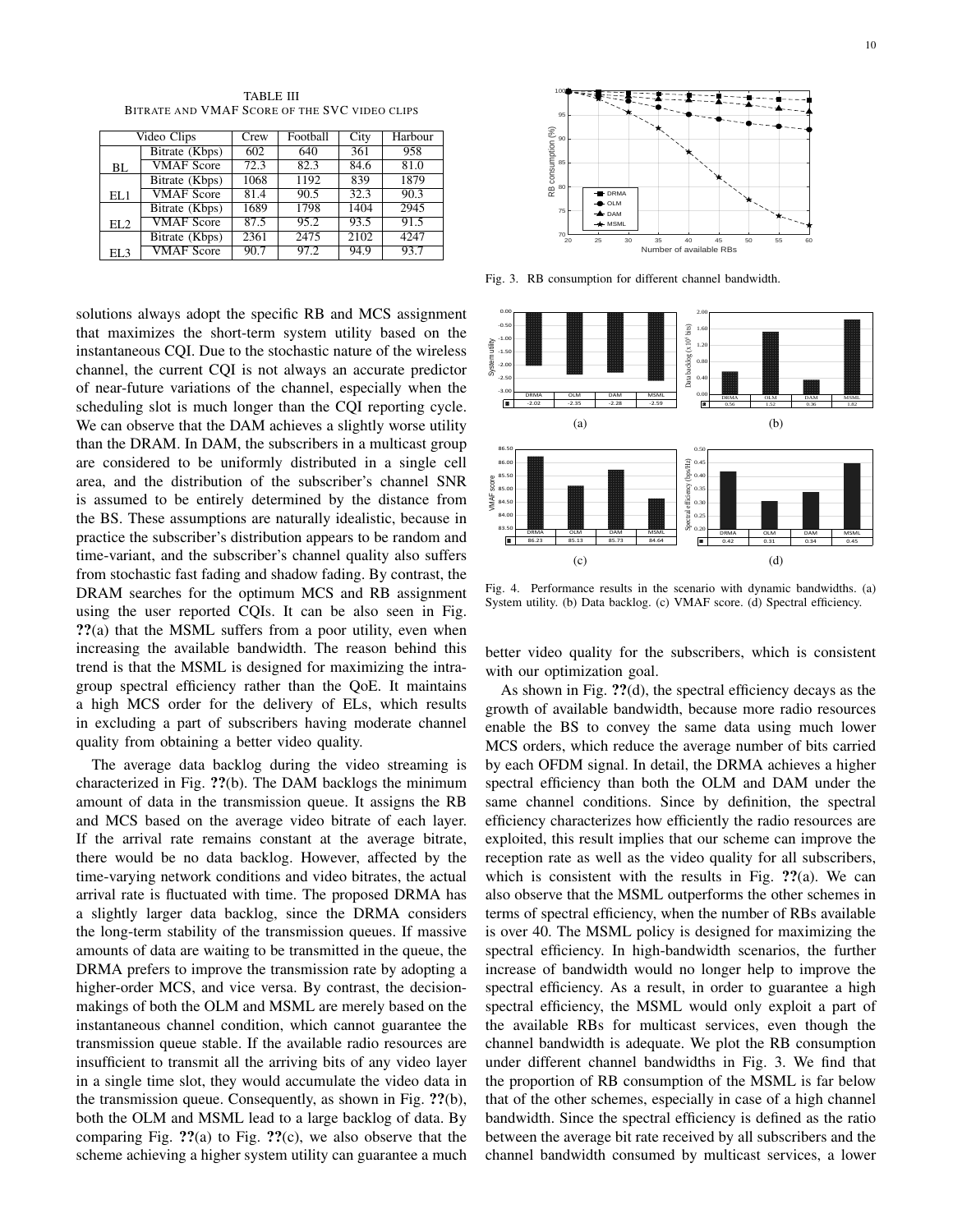TABLE IV STANDARD DEVIATION OF THE RESULTS.

| <b>Deviation</b><br>Method<br>Metric | <b>DRMA</b> | OL M   | <b>DAM</b> | MSML   |
|--------------------------------------|-------------|--------|------------|--------|
| System utility                       | 0.0849      | 0.1114 | 0.0965     | 0.0998 |
| Data backlog ( $\times 10^5$ bits)   | 0.0656      | 0.0771 | 0.0752     | 0.0821 |
| <b>VMAF</b> score                    | 0.8445      | 0.8075 | 0.7843     | 0.9265 |
| Spectral efficiency (bps/Hz)         | 0.0292      | 0.0436 | 0.0279     | 0.0362 |

bandwidth consumption naturally leads to a higher spectral efficiency. Additionally, the results in Fig. 3 also imply that the DRMA can make the most of the available bandwidth.

*2) performance for dynamic channel bandwidth:* Different from the above experiment where the available channel bandwidth was fixed during video transmission, we conducted a further experiment to investigate the performance for a dynamic channel. Here, we assumed that the number of RBs available for multicast services was Poisson distributed with a mean of 40. The remaining parameters were the same as the above experiments and the results were plotted in Fig. 4.

As shown in Fig. 4(a), the DRMA outperforms the other schemes in terms of system utility. The DAM, OLM and MSML assign the RB and MCS for each subgroup merely based on the instantaneous available bandwidth, which varies randomly in our experiment. As a result, they may adopt a high-order MCS to increase the throughput once the available bandwidth decreases, even though there is a very small backlog of data in the transmission queue. By contrast, since the DRMA considers the long-term dynamics of the available bandwidth, it may adopt a low-order MCS so that the subscribers having bad channel quality can receive the ELs. This result indicates that by considering the stability of the transmission queue, the DRMA readily accommodates the bandwidth fluctuations and thus provides the best QoE for the subscribers.

From Fig. 4(b), we can observe that there is almost no data backlog for the DAM, since it always matches the transmission rate with the mean video rate. By maintaining the longterm stability of the transmission queue, the DRMA achieves a much smaller data backlog than the other schemes. The MSML has a large backlog of data, because the ELs may be discarded when the bandwidth is inadequate. Fig. 4(c) shows the video quality in face of a fluctuating bandwidth. As expected, a higher system utility can ensure a much better video quality for the subscribers. By comparing Fig. 4(d) to Fig. 4(c), we observe that the MSML achieves the highest spectral efficiency of 0.45 bps/Hz at the expense of eroded video quality. Since both the channel conditions and the number of available RBs are randomly generated for each simulation run, we also give the standard deviations of the results over 50 independent runs in Table IV. The deviation is small, which implies that the results of independent simulation runs are close to the mean values.

*3) performance for non-uniformly distributed subscribers with dynamic bandwidths:* We conducted a further experiment for investigating the performance for non-uniformly distributed subscribers, while the above experiments were based on a uniform distribution. The numbers of subscribers in the groups

TABLE V UTILITY FOR THE SAME CHANNEL MODEL PARAMETERS.

| Utility<br>Group<br>Criterion | Crew    | Football | City    | Harbour |
|-------------------------------|---------|----------|---------|---------|
| Mean                          | $-2.04$ | $-1.98$  | $-2.03$ | $-2.12$ |
| Median                        | $-2.05$ | $-2.01$  | $-2.11$ | $-2.09$ |
| Minimum                       | $-2.01$ | $-1.96$  | $-2.05$ | $-1.98$ |
| Maximum                       | $-1.95$ | $-2.02$  | $-2.10$ | $-2.06$ |

requesting the *Crew*, *Football*, *City*, *Harbour* video clips were set to 50, 40, 25, 15, respectively. The dynamics of the number of RBs available for multicast services were assumed to be Poisson distributed with a mean of 30. Since the utility was negative, we plotted its absolute value for a better representation in Fig. ??, where a lower absolute value implied a higher utility.

It is found in Fig. ??(a) that the system utilities of both the DAM and DRMA increase in the order of *Crew*, *Football*, *City* and *Harbour*, which implies that the group containing more subscribers achieves a higher utility. Since the system's utility is defined as a weighted sum of the group utilities, where the weight is the normalized number of subscribers in the group, the DRMA can guarantee proportional fairness between different multicast groups. Consequently, the DRMA prefers to assign more resources to the group having more subscribers. More radio resources would result in a higher spectral efficiency and a lower backlog of video data. As shown in Fig. ??(b) and Fig. ??(d), the *Crew* group (containing most subscribers) has the highest spectral efficiency and lowest backlog of video data compared to the other groups. Due to the differences of the video scenarios, we compare the increase of the VMAF scores relative to the BLs, rather than directly comparing the VMAF scores. In Fig. ??(c), the *Crew* group achieves a higher video quality improvement than the other groups relative to their basic video qualities (VMAF score of the BLs). As shown in Fig.  $?$ ?(d), for OLM, the ratio of the utility between the *Crew* group and the *Harbour* group is much higher than that of the other groups. The reason behind this result is that using the OLM, the group having more subscribers is given priority for allocating the limited radio resources. That is, when the data transmissions of the large groups are completed, the remaining radio resources are then allocated to the smaller groups. Naturally, the OLM cannot achieve proportional fairness between groups. By contrast, the system's utility of the MSML varies slightly between different groups, because the MSML invokes a heuristic cost function, which is defined as the ratio between the reception bitrate and the video bitrate, to schedule the radio resources without any consideration to the group size.

*4) performance vs. assessment criteria of group channel conditions:* In the above experiments, we adopted the mean CQI of all the group members to assess the channel condition of a group. Here, we evaluated the performance under different criteria, namely the mean CQI, the median CQI, the minimum CQI and the maximum CQI. Each group had the same number of subscribers and the available channel bandwidth changed dynamically following a Poisson distribution with a mean of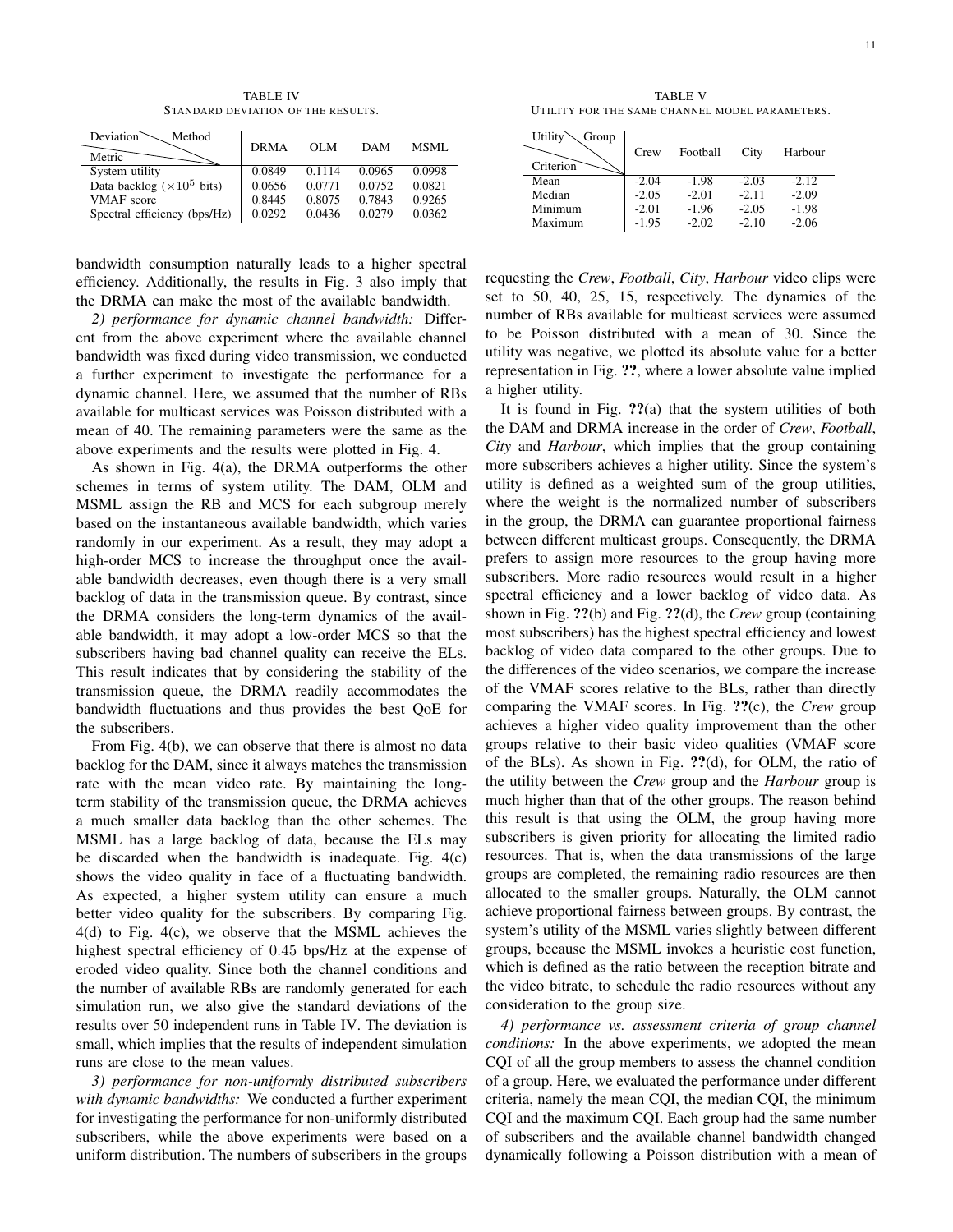TABLE VI UTILITY FOR DIFFERENT CHANNEL MODEL PARAMETERS.

| Utility<br>Group<br>Criterion | Crew    | Football | City    | Harbour |
|-------------------------------|---------|----------|---------|---------|
| Mean                          | $-2.39$ | $-1.82$  | $-1.58$ | $-1.35$ |
| Median                        | $-2.45$ | $-1.85$  | $-1.56$ | $-1.34$ |
| Minimum                       | $-1.84$ | $-1.83$  | $-1.80$ | $-1.81$ |
| Maximum                       | $-1.82$ | -1.84    | $-1.93$ | $-1.87$ |

40 RBs. In the first case, we used the same channel model parameters to generate the channel SNR for the subscribers in different groups and the corresponding results were shown in Table V. Observe that the utilities of the different groups are quite similar. Using the same channel model parameters, different groups have the same channel SNR distribution across the subscribers. As a result, the mean, median, minimum or maximum CQI metrics of the different groups are almost the same. Hence, the radio resources would be equally shared among the groups, regardless of which criterion we use.

In the second case, we changed the channel model parameters of different groups, ensuring that the average SNRs of the group *Crew*, *Football*, *City* and *Harbour* increase in turn and the results were shown in Table VI. We find that the utility increases with the average SNR under the mean and median criteria, but it changes very little under the minimum and maximum criteria. This is because the mean or median CQIs of different groups would change with the average channel SNRs, but the minimum or maximum CQIs of different groups are almost unchanged. These results imply that both the mean and median criteria are capable of characterizing the channel condition changes of the whole group.

*5) performance vs. the trade-off factors:* We conducted further experiments for investigating the performance sensitivity of the proposed DRMA vs. the trade-off factor  $V$  in (23) and  $W$  in (31), where  $V$  was set to be equal to  $W$  and the value of  $V$  varied in the range of 1 to 1000. The number of RBs available for multicast services was fixed to 50 and the remaining parameters were set to the same values as in Fig. ??. The simulation results were exhibited in Fig. 6. From Fig. 6(a) and (c), we observe that both the time averaged system utility and the video quality saturate after a period of rapid growth vs. V. Since the DRMA strikes a trade-off between the queue length and the utility according to (23) and (31), a large  $V$  improves the system utility by allocating more resources to the groups containing more subscribers or having better channel conditions. As shown in Fig. 6(d), upon increasing the value of  $V$ , the DRMA tends to a lower spectral efficiency by reducing the MCS order. In this way, the number of users that could receive a better video quality is increased, and the system utility is improved as well. However, this will impose a large backlog of data on the other groups. As shown in Fig.  $6(b)$ , the data backlog increases with V. By contrast, a small V increases the importance of queue stability in the decision making of the DRMA. As a result, the DRMA tends to assign more resource to the groups having lager backlog, which avoids the playback freezes. Hence, controlling  $V$  provides an efficient and flexible way for us to strike a trade-off between



Fig. 6. Performance vs. the trade-off factors  $V$ . (a) System utility. (b) Data backlog. (c) VMAF score. (d) Spectral efficiency.

the system's utility and the playback smoothness.

#### VI. CONCLUSIONS

We conceived SVC based multicast to provide differentiated QoE for numerous video subscribers having time-varying and heterogeneous channel conditions. By dynamically scheduling the video rate and the radio resource, we optimized the longterm QoE for all subscribers, while taking both the inter- and intra-group fairness into account. The problem was formulated as a time-averaged optimization problem constrained by the limited radio resources. This formulation was not influenced by the instantaneous fluctuation of channel conditions and video bitrates. Based on Lyapunov's drift and optimization theory, we proposed a layered twin-phase solution for solving this problem. An efficient algorithm was proposed for accelerating the search for the optimum MCS, which mitigated the computational burden. We then derived an analytical performance bound to show its optimality. Our experiments conducted using realistic video traces demonstrated that the proposed solution achieved the best QoE, while additionally maintaining proportional fairness among groups. Our future research will focus on harnessing non-orthogonal multiplexing techniques, which is considered as a promising candidate for the next generation systems.

## APPENDIX A PROOF OF LEMMA 1

By minimizing the "loose" bound of (22), we obtain a suboptimal RB assignment  $n_g^*$  for the problem (13). Let  $b_g^*$ and  $U^*$  denote the corresponding transmission rate and system utility, respectively. Then, we have

$$
\Delta(t) - V \mathbb{E}[U^*(t)] = \frac{1}{2} \mathbb{E}[\sum_{g=1}^G H_g^2(t+1) - H_g^2(t)] -
$$
  
\n
$$
V \mathbb{E}[U^*(t)] \leq C_0 + C_1 - \mathbb{E}[\sum_{g=1}^G H_g(t)b_g^*(t) + VU^*(t)].
$$
\n(34)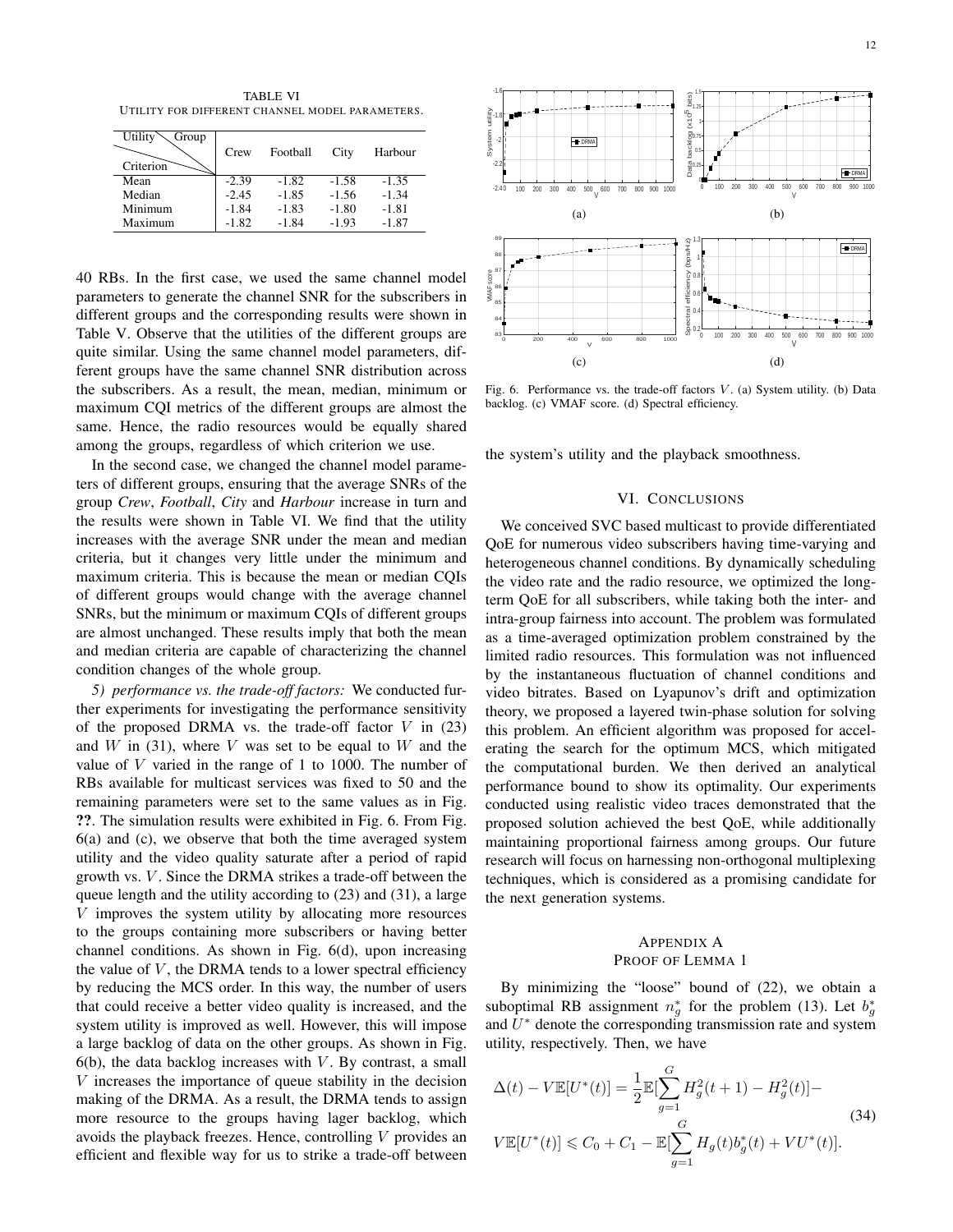According to Theorem 4.5 in [34], there exists a stationary optimal  $\omega$ -only policy that achieves the optimal system utility  $\overline{U}^{opt}$ , while satisfying the constraints in problem (13). The  $\omega$ -only policy implies that the decision only depends on the observation of the random event  $\omega$ , which characterizes the channel dynamics here. Since the right side of inequality (34) is the minimum of the "loose" bound of (22), any other assignment policy would increase its value, yielding

$$
\frac{1}{2} \mathbb{E}[\sum_{g=1}^{G} H_g^2(t+1) - H_g^2(t)] - V \mathbb{E}[U^*(t)] \le
$$
\n
$$
C_0 + C_1 - \mathbb{E}[\sum_{g=1}^{G} H_g(t) b_g^{opt}(t) + V U^{opt}(t) | H(t)],
$$
\n(35)

where  $b_g^{opt}$  is the transmission rate under the optimal  $\omega$ -only policy. Since the above inequality holds for all slots, summing both sides over  $t = 0, 1, \ldots, T - 1$  yields

$$
\frac{1}{2} \mathbb{E}[\sum_{g=1}^{G} H_g^2(T) - H_g^2(0)] - V \sum_{t=0}^{T-1} \mathbb{E}[U^*(t)] \le
$$
\n
$$
TC_0 + TC_1 - \sum_{t=0}^{T-1} \mathbb{E}[\sum_{g=1}^{G} H_g(t) b_g^{opt}(t) + VU^{opt}(t)].
$$
\n(36)

Upon dividing both sides by VT and taking  $T \to \infty$ , we have

$$
\lim_{T \to \infty} \frac{1}{2VT} \mathbb{E}[\sum_{g=1}^{G} H_g^2(T)] - \lim_{T \to \infty} \frac{1}{T} \sum_{\tau=0}^{T-1} \mathbb{E}[U^*(\tau)] \leq \frac{C_0 + C_1}{V} \n+ \lim_{T \to \infty} \frac{Nd(M)}{VT} \sum_{\tau=0}^{T-1} \mathbb{E}[\sum_{g=1}^{G} H_g^2(\tau)] - \lim_{T \to \infty} \frac{1}{T} \sum_{\tau=0}^{T-1} \mathbb{E}[U^{opt}(\tau)].
$$
\n(37)

Here, the inequality  $b_g \leq N d(M)$  is used. Because the queue  $H<sub>q</sub>(t)$  is mean-rate-stable, namely we have  $\lim_{t\to\infty} \frac{1}{t} \mathbb{E}[H_g(t)] = 0$ , both the first term on the left side t and the second on the right side equal to 0. By definition, we have  $\overline{U^*} = \lim_{T \to \infty}$  $\frac{1}{T} \sum_{\tau=0}^{T-1} \mathbb{E}[U^*(\tau)]$  and  $\overline{U^{opt}} =$  $\lim_{T\to\infty}$  $\frac{1}{T} \sum_{\tau=0}^{T-1} \mathbb{E}[U^{opt}(\tau)].$  Hence, the above inequality (37) may be represented by

$$
\overline{U^*} \ge \overline{U^{opt}} - \frac{C_0 + C_1}{V}.
$$
\n(38)

#### ACKNOWLEDGMENT

This work is supported by the Fundamental Research Funds for the Central Universities (No. WK2100000009), the Anhui Provincial Natural Science Foundation (No. 1908085QF266), the Youth Innovation Promotion Association CAS (No. CX2100107001) and the Anhui Special Support Program.

#### **REFERENCES**

- [1] L. Hanzo, P. J. Cherriman, and J. Streit, *Wireless video communications: second to third generation and beyond*. John Wiley & Sons, 2001.
- [2] F. Mikael, A. Taimoor, and A. Sylvain, "Multicast and broadcast enablers for high-performing cellular V2X systems," *IEEE Trans. Broadcast.*, vol. 65, no. 2, pp. 454–463, Jun. 2019.
- [3] J. Yang, B. Yang, S. Chen, Y. Zhang, Y. Zhang, and L. Hanzo, "Dynamic resource allocation for streaming scalable videos in SDN-aided dense small-cell networks," *IEEE Trans. Commun.*, vol. 67, no. 3, pp. 2114– 2129, Mar. 2019.
- [4] C. White Paper, "Cisco visual networking index: Global mobile data traffic forecast update, 2017-2022 white paper," Feb. 2019.
- [5] J. Montalban, P. Scopelliti, M. Fadda, E. Iradier, and G. Araniti, "Multimedia multicast services in 5G networks: Subgrouping and nonorthogonal multiple access techniques," *IEEE Commun. Mag.*, vol. 56, no. 3, pp. 91–95, Mar. 2018.
- [6] A. Biason and M. Zorzi, "Multicast via point to multipoint transmissions in directional 5G mmWave communications," *IEEE Commun. Mag.*, vol. 57, no. 2, pp. 88–94, Feb. 2019.
- [7] G. Araniti, M. Condoluci, P. Scopelliti, A. Molinaro, and A. Iera, "Multicasting over emerging 5G networks: Challenges and perspectives," *IEEE Netw.*, vol. 31, no. 2, pp. 80–89, Feb. 2017.
- [8] H. Schwarz, D. Marpe, and T. Wiegand, "Overview of the scalable video coding extension of the H.264/AVC standard," *IEEE Trans. Circuits Syst. Video Technol.*, vol. 17, no. 9, pp. 1103–1120, Sep. 2007.
- [9] J.-P. Sheu, C.-C. Kao, S.-R. Yang, and L.-F. Chang, "A resource allocation scheme for scalable video multicast in WiMAX relay networks.' *IEEE Trans. Mobile Comput.*, vol. 12, no. 1, pp. 90–104, Jan. 2013.
- [10] G. Jia, X. Gong, L. Jie, and et. al, "An optimized hybrid unicast/multicast adaptive video streaming scheme over MBMS-enabled wireless networks," *IEEE Trans. Broadcast.*, vol. 64, no. 4, pp. 791–802, Dec. 2018.
- [11] J. Guo, X. Gong, J. Liang, W. Wang, and X. Que, "An optimized hybrid unicast/multicast adaptive video streaming scheme over MBMS-enabled wireless networks," *IEEE Trans. Broadcast.*, no. 99, pp. 1–12, Dec. 2018.
- [12] D. Striccoli, G. Piro, and G. Boggia, "Multicast and broadcast services over mobile networks: A survey on standardized approaches and scientific outcomes," *IEEE Commun. Surveys Tuts.*, vol. 21, no. 2, pp. 1020–1063, Nov. 2018.
- [13] C.-W. Huang, S.-M. Huang, P.-H. Wu, and et al, "OLM: Opportunistic layered multicasting for scalable IPTV over mobile WiMAX," *IEEE Trans. Mobile Comput.*, vol. 11, no. 3, pp. 453–463, Mar. 2012.
- [14] G. Araniti, M. Condoluci, L. Militano, and A. Iera, "Adaptive resource allocation to multicast services in LTE systems," *IEEE Trans. Broadcast.*, vol. 59, no. 4, pp. 658–664, Dec. 2013.
- [15] M. Condoluci, G. Araniti, A. Molinaro, and A. Iera, "Multicast resource allocation enhanced by channel state feedbacks for multiple scalable video coding streams in LTE networks," *IEEE Trans. Veh. Technol.*, vol. 65, no. 5, pp. 2907–2921, May 2016.
- [16] J. Chen, M. Chiang, J. Erman, G. Li, K. Ramakrishnan, and R. K. Sinha, "Fair and optimal resource allocation for LTE multicast (eMBMS): Group partitioning and dynamics," in *Proc. INFOCOM*. IEEE, Apr. 2015, pp. 1266–1274.
- [17] P. Li, H. Zhang, B. Zhao, and S. Rangarajan, "Scalable video multicast with adaptive modulation and coding in broadband wireless data systems," *IEEE/ACM Trans. Netw.*, vol. 20, no. 1, pp. 57–68, Feb. 2012.
- [18] J. Park, J.-N. Hwang, and et al, "Optimal DASH-multicasting over LTE," *IEEE Trans. Veh. Technol.*, vol. 67, no. 5, pp. 4487–4500, May 2018.
- [19] R. O. Afolabi, A. Dadlani, and K. Kim, "Multicast scheduling and resource allocation algorithms for OFDMA-based systems: A survey,' *IEEE Commun. Surveys Tuts.*, vol. 15, no. 1, pp. 240–254, 1st Quarter 2013.
- [20] T.-P. Low, M.-O. Pun, Y.-W. P. Hong, and C.-C. J. Kuo, "Optimized opportunistic multicast scheduling (OMS) over wireless cellular networks," *IEEE Trans. Wireless Commun.*, vol. 9, no. 2, pp. 791–801, Feb. 2010.
- [21] A. De La Fuente, J. J. Escudero-Garzás, and A. García-Armada, "Radio resource allocation for multicast services based on multiple video layers," *IEEE Trans. Broadcast.*, vol. 64, no. 3, pp. 695–708, Sep. 2018.
- [22] J. Huschke, "Max-min throughput-optimal multicast link adaptation for non-identically distributed link qualities," in *2010 IEEE 72nd Vehicular Technology Conference-Fall*. IEEE, 2010, pp. 1–6.
- [23] A. De La Fuente, G. Femenias, and et al, "Subband COI feedback-based multicast resource allocation in MIMO-OFDMA networks," *IEEE Trans. Broadcast.*, vol. 64, no. 4, pp. 846–864, Dec. 2018.
- [24] G. Araniti, M. Condoluci, M. Cotronei, A. Iera, and A. Molinaro, "A solution to the multicast subgroup formation problem in LTE systems," *IEEE Commun. Lett.*, vol. 4, no. 2, pp. 149–152, Apr. 2015.
- [25] J. Kua, G. Armitage, and P. Branch, "A survey of rate adaptation techniques for dynamic adaptive streaming over HTTP," *IEEE Commun. Surveys Tuts.*, vol. 19, no. 3, pp. 1842–1866, 3rd Quarter 2017.
- [26] 3GPP, "Multimedia broad cast/multicast service (MBMS)," 3GPP Standard TS 26.346, Release 13, 2015.